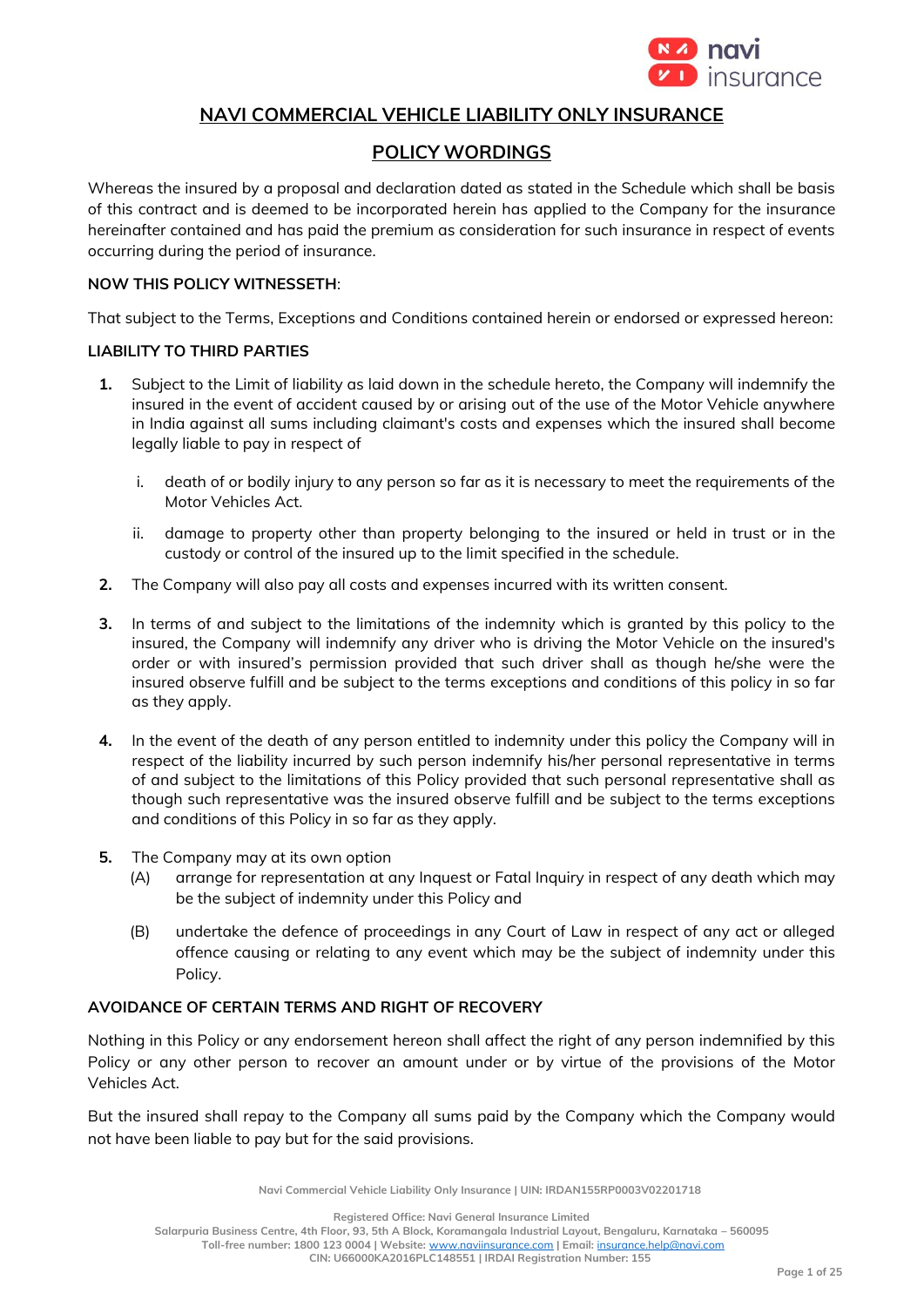

#### **APPLICATION OF LIMITS OF INDEMNITY**

In the event of any accident involving indemnity to more than one person any limitation by the terms of this Policy and/or of any Endorsement thereon of the amount of any indemnity shall apply to the aggregate amount of indemnity to all persons indemnified and such indemnity shall apply in priority to the insured.

#### **PERSONAL ACCIDENT COVER FOR OWNER-DRIVER**

Subject otherwise to the terms exceptions conditions and limitations of this Policy, the Company undertakes to pay compensation as per the following scale for bodily injury/ death sustained by the owner-driver of the vehicle in direct connection with the vehicle insured or whilst mounting into/dismounting from or traveling in the insured vehicle as a co-driver, caused by violent, accidental, external and visible means which independently of any other cause shall within six calendar months of such injury result in

|      | <b>Nature of Injury</b>                                      | <b>Scale of</b> |
|------|--------------------------------------------------------------|-----------------|
|      |                                                              | compensation    |
|      | Death                                                        | 100%            |
| ii)  | Loss of two limbs or sight of two eyes or one limb and sight | 100%            |
|      | of one eye.                                                  |                 |
| iii) | Loss of one limb or sight of one eye                         | 50%             |
| iv)  | Permanent total disablement from injuries other than named   | 100%            |
|      | above.                                                       |                 |

#### **Provided always that**

- 1) The compensation shall be payable under only one of the items (i) to (iv) above in respect of the owner-driver arising out of any one occurrence and the total liability of the insurer shall not in the aggregate exceed the sum of Rs. ----- during any one period of insurance.
- 2) No compensation shall be payable in respect of death or bodily injury directly or indirectly wholly or in part arising or resulting from or traceable to (a) intentional self-injury suicide or attempted suicide physical defect or infirmity or (b) an accident happening whilst such person is under the influence of intoxicating liquor or drugs.

#### **This cover is subject to**

- (a) the owner-driver is the registered owner of the vehicle insured herein;
- (b) the owner-driver is the insured named in this policy;
- (c) the owner-driver holds an effective driving license, in accordance with the provisions of Rule 3 of the Central Motor Vehicles Rules, 1989, at the time of the accident.

#### **GENERAL EXCEPTIONS**

## **A. Exclusions specific to the policy which cannot be waived**

- 1. The Company shall not be liable in respect of any claim arising whilst the vehicle insured herein (a) being used otherwise than in accordance with the 'Limitations as to Use' or
	- (b) being driven by or is for the purpose of being driven by him/her in the charge of any person other than a Driver as stated in the Driver's Clause.
- 2. The Company shall not be liable for any claim arising out of any contractual liability;

**Navi Commercial Vehicle Liability Only Insurance | UIN: IRDAN155RP0003V02201718**

**Salarpuria Business Centre, 4th Floor, 93, 5th A Block, Koramangala Industrial Layout, Bengaluru, Karnataka – 560095**

**Toll-free number: 1800 123 0004 | Website:** [www.naviinsurance.com](http://www.naviinsurance.com/) **| Email:** [insurance.help@navi.com](mailto:insurance.help@navi.com)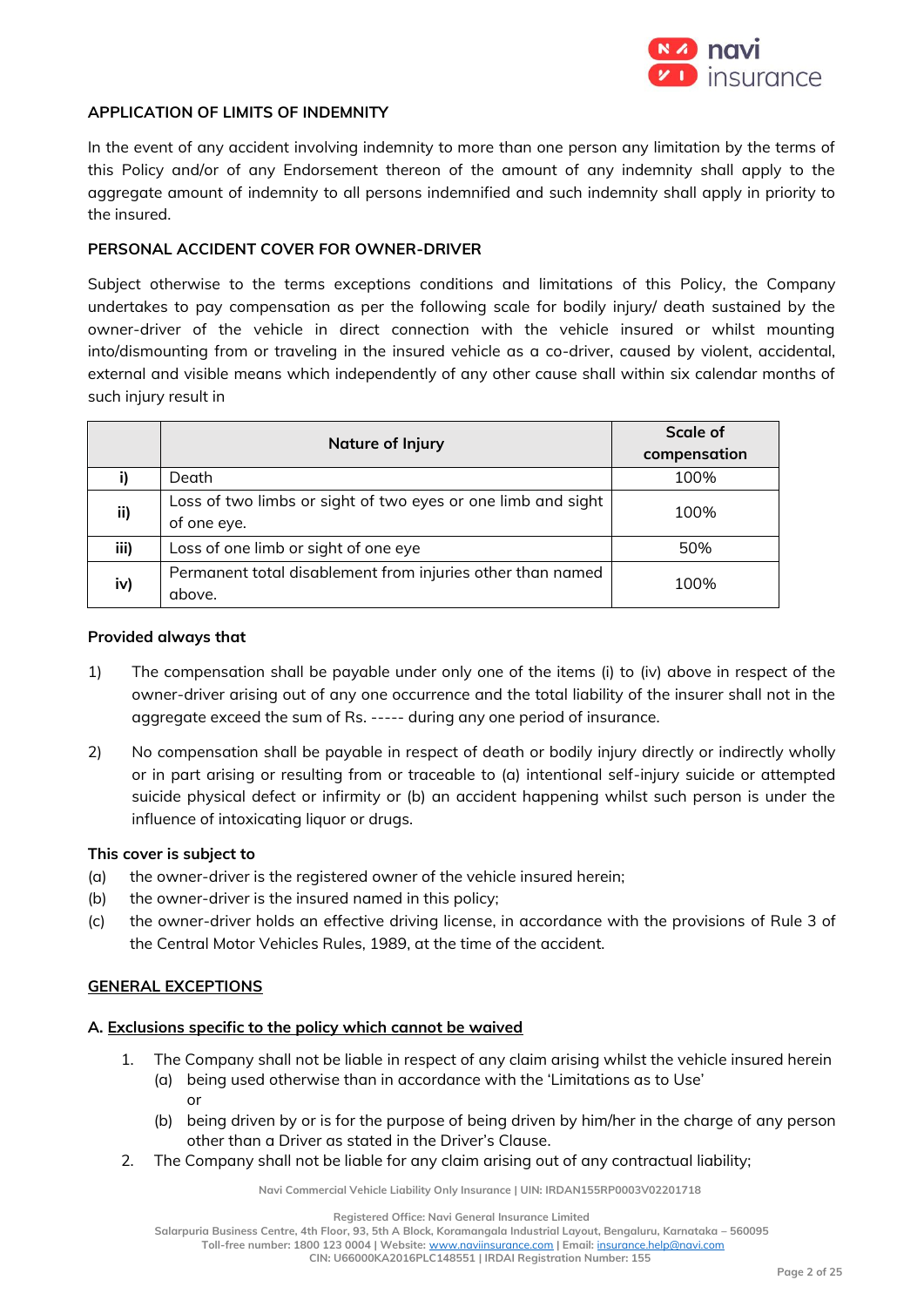

- 3. Except so far as is necessary to meet the requirements of the Motor Vehicles Act, the Company shall not be liable in respect of death arising out of and in the course of employment of a person in the employment of the insured or in the employment of any person who is indemnified under this policy or bodily injury sustained by such person arising out of and in the course of such employment.
- 4. Except so far as is necessary to meet the requirements of the Motor Vehicles Act, the Company shall not be liable in respect of death or bodily injury to any person (other than a passenger carried by reason of or in pursuance of a contract of employment) being carried in or upon or entering or mounting or alighting from the Motor Vehicle at the time of the occurrence of the event out of which any claim arises.

#### **B. Standard Exclusions**

- 5. The Company shall not be liable in respect of any liability directly or indirectly or proximately or remotely occasioned by contributed to by or traceable to or arising out of or in connection with War, Invasion, the Act of foreign enemies, hostilities or warlike operations (whether before or after declaration of war), Civil War, Mutiny, Rebellion, Military or usurped power or by any direct or indirect consequence of any of the said occurrences and in the event of any claim hereunder the insured shall prove that the accidental loss or damage and/or liability arose independently of and was in no way connected with or occasioned by or contributed to by or traceable to any of the said occurrences or any consequences thereof and in default of such proof, the Company shall not be liable to make any payment in respect of such a claim.
- 6. The Company shall not be liable in respect of any liability directly or indirectly caused by or contributed to by or arising from nuclear weapons material;

#### **CONDITIONS:**

This Policy and the Schedule shall be read together and any word or expression to which a specific meaning has been attached in any part of this policy or of the Schedule shall bear the same meaning wherever it may appear.

#### **A. Conditions when a claim arises:**

**1.** Notice shall be given in writing to the Company immediately upon the occurrence of any accident and in the event of any claim and thereafter the insured shall give all such information and assistance as the Company shall require. Every letter claims writ summons and/or process shall be forwarded to the Company immediately on receipt by the insured. Notice shall also be given in writing to the Company immediately the insured shall have knowledge of any impending Prosecution, Inquest or Fatal Inquiry in respect of any accident which may give rise to a claim under this Policy.

While notifying the claim, following information should be provided:

- Name of insured
- Insured contact numbers
- Policy number
- Date and time of loss
- Location of loss
- Nature and approximate extent of loss
- Place and contact details of the person at the loss location
- **2.** On receipt of notice of loss, Company will respond immediately and provide information to the

**Navi Commercial Vehicle Liability Only Insurance | UIN: IRDAN155RP0003V02201718**

**Registered Office: Navi General Insurance Limited**

**Salarpuria Business Centre, 4th Floor, 93, 5th A Block, Koramangala Industrial Layout, Bengaluru, Karnataka – 560095**

**Toll-free number: 1800 123 0004 | Website:** [www.naviinsurance.com](http://www.naviinsurance.com/) **| Email:** [insurance.help@navi.com](mailto:insurance.help@navi.com)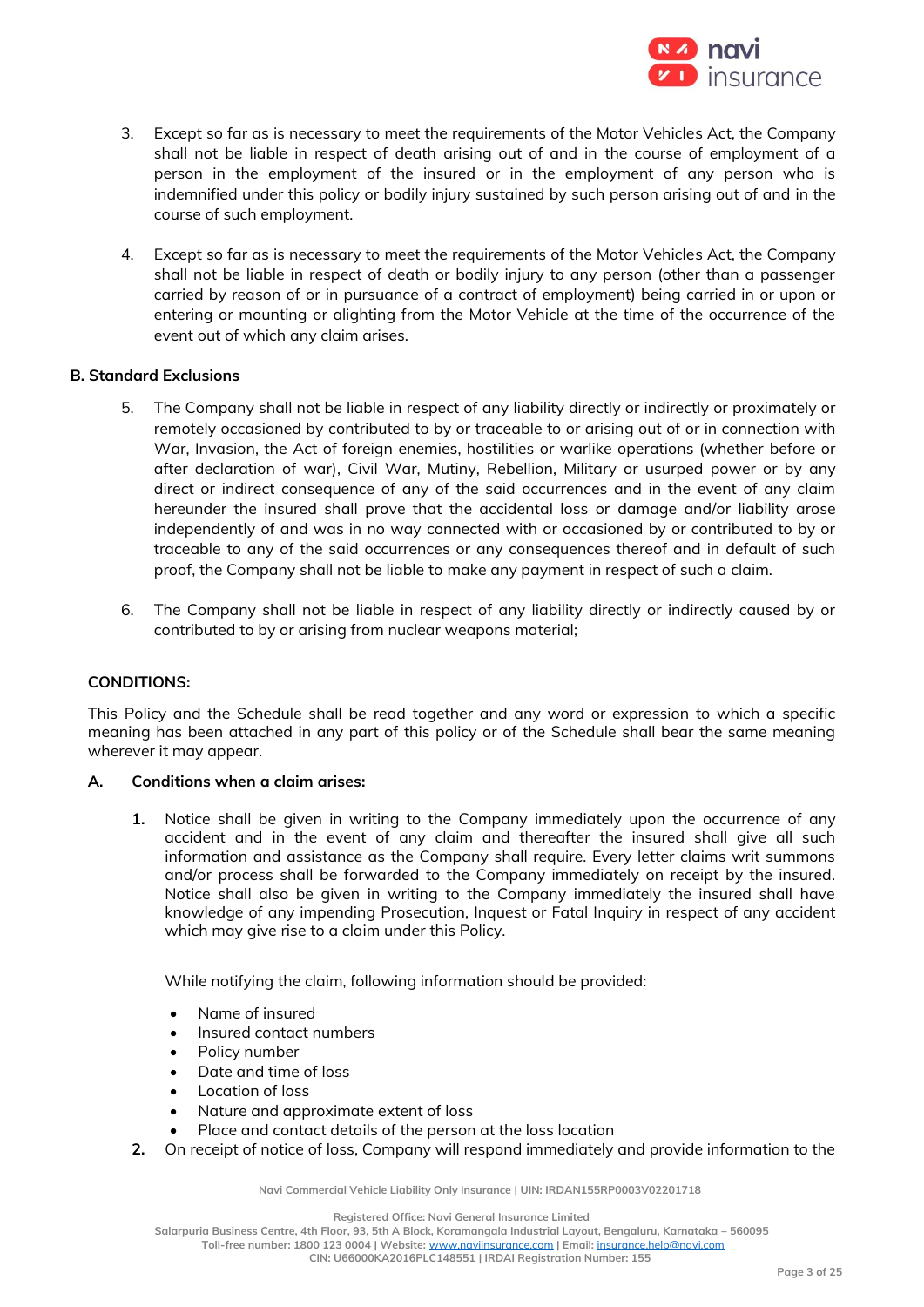

insured on the claim procedures.

Insured/Claimant shall submit following documents in support of the claim notified to us in addition to Claim Form. Where documents are available in public domain or with a public authority, the surveyor/Company will obtain themselves. The Company may ask additional relevant documents basis nature, complexity and circumstances of the loss.

#### **Documents for Liability claims**

- Policy Copy
- Copy of Registration Book
- Copy of Motor Driving License of the person driving the vehicle at the time of accident
- Police Panchanama /FIR

## **Documents for Personal Accident Claims**

- Policy copy
- Certificate of from government hospital doctor confirming the nature and degree of disability
- Discharge summary of the treating hospital clearly indicating the Hospital Registration No.
- Diagnostic reports
- FIR / Panchanama– (if Notified to Police) Attested or Original
- Final Police Report- (if applicable)
- Death Certificate\*
- Post Mortem report\*
- Legal Heir certificate /nominee certificate\*
- Driving license for owner driver (ODPA claim)

## **(Marked with \* are required only in death claims)**

**3.** In case of a Personal Accident Claim on receipt of all required information/documents that are relevant and necessary for the claim, the Company shall offer a settlement of the claim to the insured/claimant within a period of 30 days. If the Company, for any reasons to be recorded in writing and communicated to the insured/claimant, decides to reject a claim under the policy, it shall do so within a period of 30 days from the receipt of information/documents. Where the claim is rejected, the Company shall give the reasons for the same in writing drawing reference to the specific terms and conditions of the policy document.

In the event the claim is not settled within 30 days as stipulated above, the Company shall be liable to pay interest at a rate, which is 2% above the bank rate from the date of receipt of last relevant and necessary document from the insured/claimant by the Company till the date of actual payment.

**4.** No admission, offer, promise, payment, or indemnity shall be made or given by or on behalf of the insured without the written consent of the Company which shall be entitled if it so desires to take over and conduct in the name of the insured the defense or settlement of any claim or to prosecute in the name of the insured for its own benefit any claim for indemnity or otherwise and shall have full discretion in the conduct of any proceedings or in the settlement of any claim and the insured shall give all such information and assistance as the Company may require. If the Company shall make any payment in settlement of any claim and such payment includes any amount not covered by this Policy the insured shall repay to the Company the amount not so covered.

**Navi Commercial Vehicle Liability Only Insurance | UIN: IRDAN155RP0003V02201718**

**Registered Office: Navi General Insurance Limited**

**Salarpuria Business Centre, 4th Floor, 93, 5th A Block, Koramangala Industrial Layout, Bengaluru, Karnataka – 560095**

**Toll-free number: 1800 123 0004 | Website:** [www.naviinsurance.com](http://www.naviinsurance.com/) **| Email:** [insurance.help@navi.com](mailto:insurance.help@navi.com)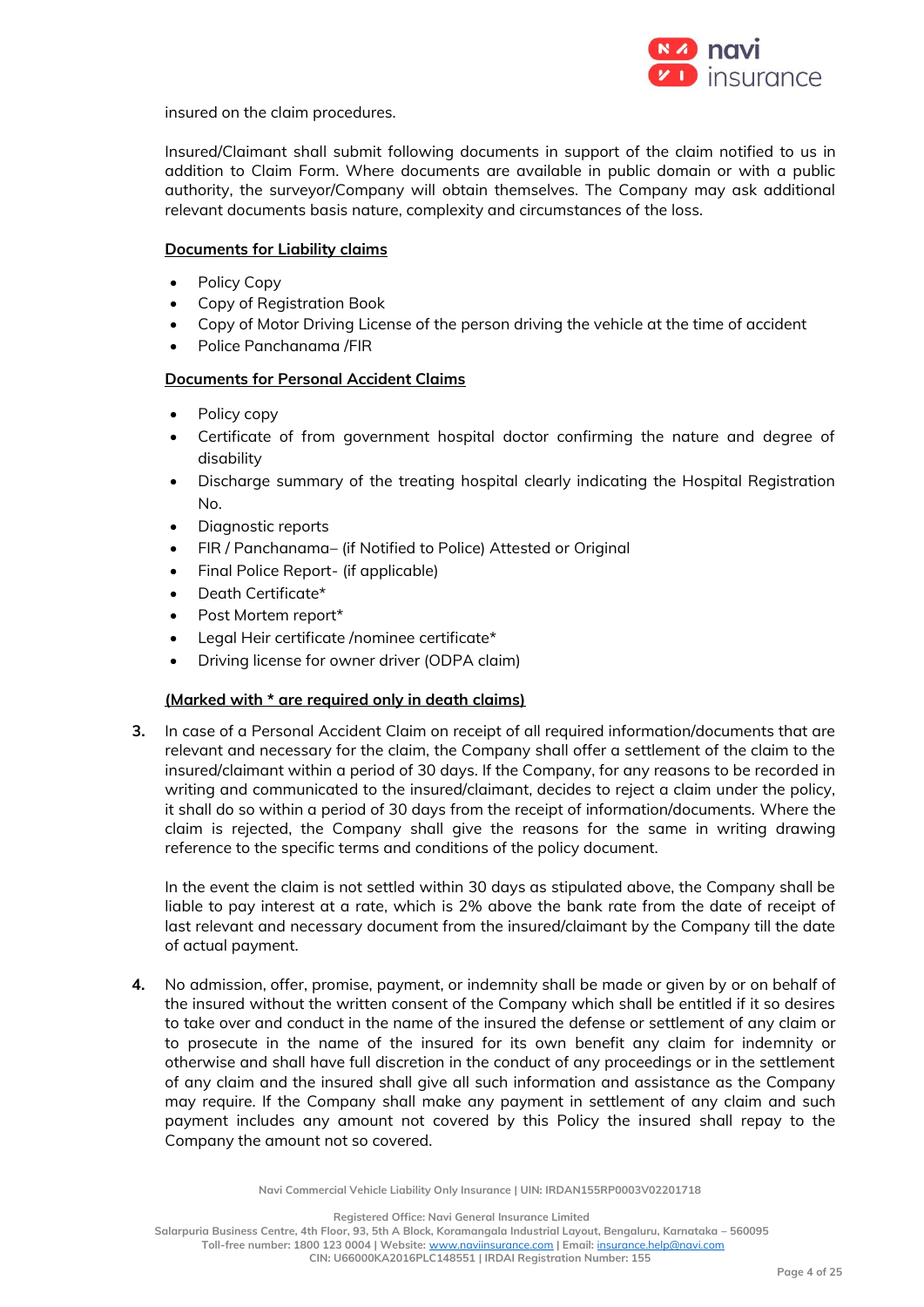

#### **B. Conditions applicable during the contract:**

- **5.** The insured shall take all reasonable steps to maintain the insured vehicle in efficient condition and the company shall have at all times free and full access to examine the insured vehicle or any part thereof or any driver or employee of the insured.
- **6.** The Company may cancel the policy by sending fifteen days' notice by recorded delivery to the insured at insured's last known address on the grounds of misrepresentation, fraud, nondisclosure of material facts or non-cooperation. In the event of cancellation of this Policy on grounds of misrepresentation, fraud, non-disclosure of material facts, the policy shall stand cancelled ab-initio and there will be no refund of premium. In the event the policy is cancelled on the grounds of non-cooperation of the insured or insured has initiated cancellation of the policy subject to proof of insurance elsewhere and surrender of original certificate of insurance, then the premium shall be computed and retained in accordance with company's short period rate for the period the Policy has been in force provided no claim has occurred up to the date of cancellation. In the event a claim has occurred in which case there shall be no refund of premium. Return of the premium by the Company will be subject to retention of the minimum premium of Rs. 100 /- (or Rs 25. /- in respect of vehicles specifically designed/modified for use by blind/handicapped/ mentally challenged persons). Where the ownership of the vehicle is transferred, the Policy cannot be cancelled unless evidence that the vehicle is insured elsewhere is produced.

| <b>PERIOD</b>                                 | % OF ANNUAL PREMIUM       |
|-----------------------------------------------|---------------------------|
|                                               | <b>RATE</b>               |
| Not exceeding 1 month                         | 20%                       |
| Exceeding 1 month but not exceeding 2 months  | 30%                       |
| Exceeding 2 months but not exceeding 3 months | 40%                       |
| Exceeding 3 months but not exceeding 4 months | 50%                       |
| Exceeding 4 months but not exceeding 5 months | 60%                       |
| Exceeding 5 months but not exceeding 6 months | 70%                       |
| Exceeding 6 months but not exceeding 7 months | 80%                       |
| Exceeding 7 months but not exceeding 8 months | 90%                       |
| Exceeding 8 months                            | Full annual premium/ rate |

#### **SHORT PERIOD SCALE (FOR RETENTION OF PREMIUM)**

#### **Double Insurance**

When the insured vehicle is covered under another policy with identical cover, then the policy commencing later may be cancelled by the insured subject to the following.

If a vehicle is insured at any time with two different offices of the same insurer, 100% refund of premium of one policy shall be allowed by cancelling the later of the two policies. However, if the two policies are issued by two different insurers, the policy commencing later shall be cancelled by the insurer concerned and pro-rata refund of premium thereon shall be allowed. If, however, due to requirements of Banks/Financial Institutions, intimated to the insurer in writing, the earlier dated policy is required to be cancelled, then refund of premium will be allowed after retaining premium at short period scale for the period the policy was in force prior to cancellation.

In all such eventualities, the minimum premium of Rs. \_\_\_\_\_\_\_\_\_\_\_ shall be retained.

**Navi Commercial Vehicle Liability Only Insurance | UIN: IRDAN155RP0003V02201718**

**Registered Office: Navi General Insurance Limited**

**Salarpuria Business Centre, 4th Floor, 93, 5th A Block, Koramangala Industrial Layout, Bengaluru, Karnataka – 560095**

**Toll-free number: 1800 123 0004 | Website:** [www.naviinsurance.com](http://www.naviinsurance.com/) **| Email:** [insurance.help@navi.com](mailto:insurance.help@navi.com)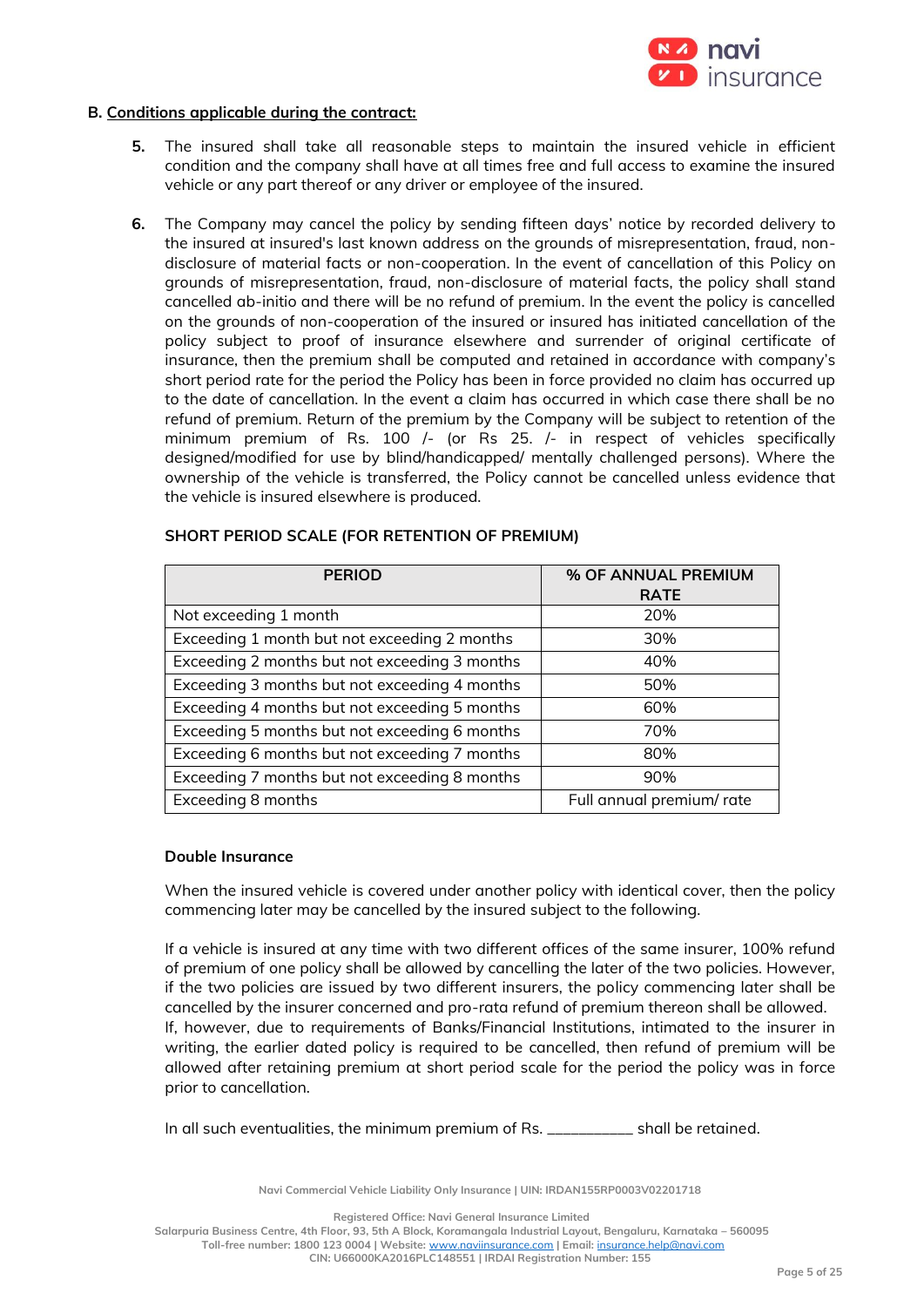

In either case, no refund of premium shall be allowed for such cancellation if any claim has arisen on either of the policies during the period when both the policies were in operation, but prior to cancellation of one of the policies.

- **7.** If at the time of occurrence of an event that gives rise to any claim under this policy there is in existence any other insurance covering the same liability, the Company shall not be liable to pay or contribute more than its ratable proportion of any compensation, cost or expense.
- **8.** If any dispute or difference shall arise as to the quantum to be paid under this policy (liability being otherwise admitted), such difference shall independent of all other questions be referred to the decision of a sole arbitrator to be appointed in writing by the parties to the dispute or if they cannot agree upon a single arbitrator within 30 days of any party invoking Arbitration, the same shall be referred to a panel of three arbitrators comprising two arbitrators one to be appointed by each of the parties to the dispute / difference, and a third arbitrator to be appointed by such two arbitrators who shall act as the presiding arbitrator and Arbitration shall be conducted under and in accordance with the provisions of the Arbitration and Conciliation Act, 1996.

It is clearly agreed and understood that no difference or dispute shall be referable to Arbitration as hereinbefore provided, if the Company has disputed or not accepted liability under or in respect of this policy.

It is hereby expressly stipulated and declared that it shall be condition precedent to any right of action or suit upon this policy that the award by such arbitrator/ arbitrators of the amount of the loss or damage shall be first obtained.

It is also hereby further expressly agreed and declared that if the Company shall disclaim liability to the insured for any claim hereunder and such claim shall not, within twelve calendar months from the date of such disclaimer have been made the subject matter of a suit in a court of law, then the claim shall for all purposes be deemed to have been abandoned and shall not thereafter be recoverable hereunder.

**9.** In the event of the death of the sole insured, this policy will not immediately lapse but will remain valid for a period of three months from the date of the death of insured or until the expiry of this policy (whichever is earlier). During the said period, legal heir(s) of the insured to whom the custody and use of the Motor Vehicle passes may apply to have this Policy transferred to the name(s) of the heir(s) or obtain a new insurance policy for the Motor Vehicle.

Where such legal heir(s) desire(s) to apply for transfer of this policy or obtain a new policy for the vehicle such heir(s) should make an application to the Company accordingly within the aforesaid period. All such applications should be accompanied by:

- a) Death Certificate in respect of the insured
- b) Proof of title to the vehicle
- c) Original Policy.

## **10. Transfer of ownership:**

On transfer of ownership the policy shall be deemed to be transferred in favour of the person to whom the motor vehicle is transferred with effect from the date of transfer. The transferee shall apply within fourteen days from the date of transfer in writing along with fresh proposal form duly filled up under recorded delivery to the insurer who has insured the vehicle, with the

**Navi Commercial Vehicle Liability Only Insurance | UIN: IRDAN155RP0003V02201718**

**Registered Office: Navi General Insurance Limited**

**Salarpuria Business Centre, 4th Floor, 93, 5th A Block, Koramangala Industrial Layout, Bengaluru, Karnataka – 560095**

**Toll-free number: 1800 123 0004 | Website:** [www.naviinsurance.com](http://www.naviinsurance.com/) **| Email:** [insurance.help@navi.com](mailto:insurance.help@navi.com)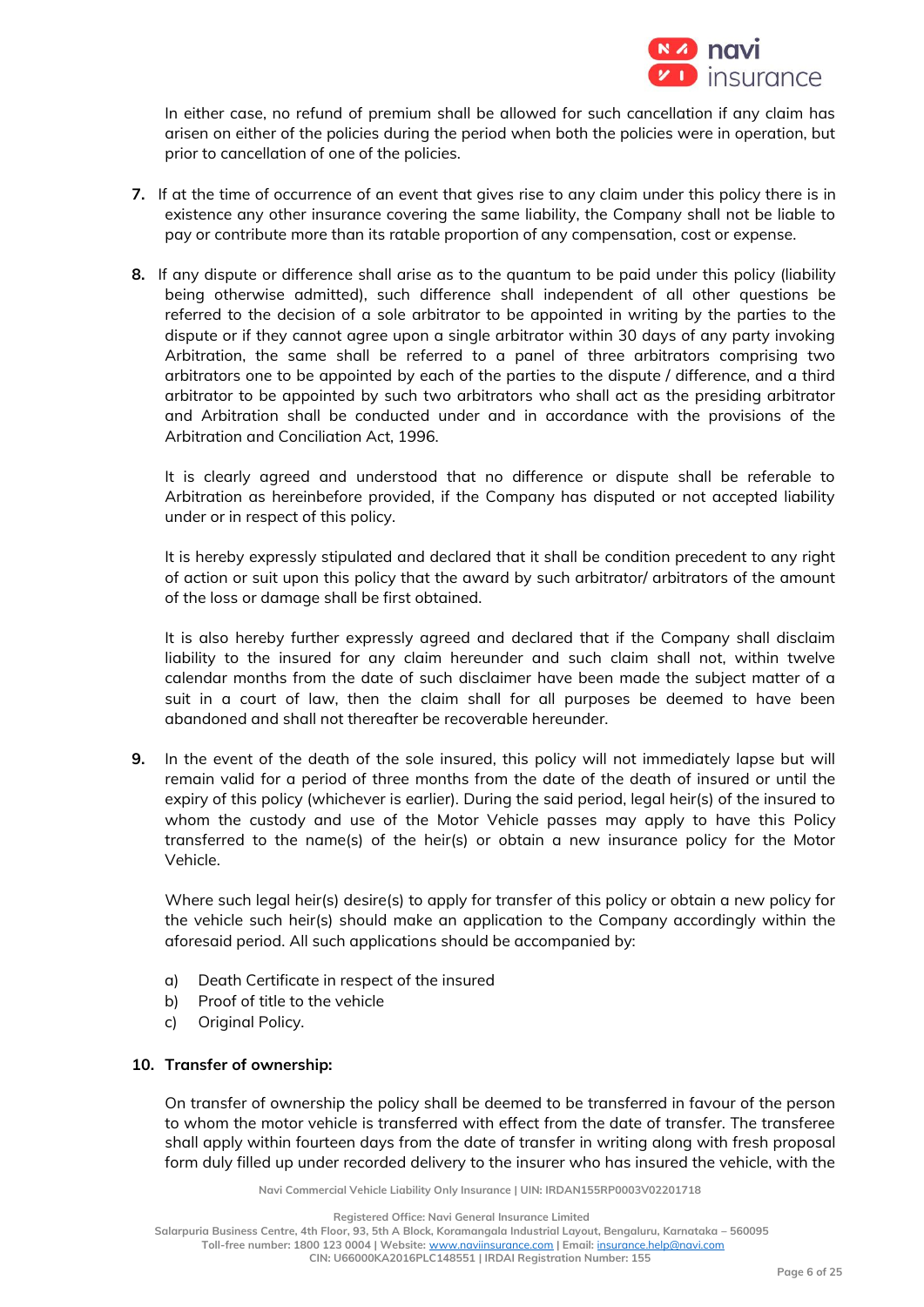

details of the registration of the vehicle, the date of transfer of the vehicle, the previous owner of the vehicle and the policy number for necessary changes in our record and issuance of fresh Certificate of Insurance.

## **11. Change of Vehicle:**

Vehicle insured under the policy can be substituted by another vehicle for the balance period of the policy subject to adjustment of premium, if any, on pro-rata basis from the date of substitution on submission of fresh proposal form. Where the vehicle so substituted is not a total loss, evidence in support of continuation of insurance on the substituted vehicle shall be submitted before such substitution.

#### **12. Concession for Laid-Up Vehicles**

In case the vehicle is laid up in garage and not in use for a period of not less than two consecutive months then

a) A pro-rata returns of premium for the period during which the vehicle is so laid up will be credited to the insured in consideration of suspension of the insurer's liability under the policy during the period of lay-up.

The credited of premium will be deducted from the next renewal premium. This cannot be given as cash refund even if the policy is not renewed with the same insurer.

The calculation of the amount of the return premium will be made on the net premium on the date of issue of the policy or the date of renewal of the policy preceding the laying-up of the vehicle. OR

The expiry date of the current period of insurance under the policy will be extended for a period equal to the period the policy remained suspended on account of the layup.

The adoption of alternatives (a) or (b) above will be at the option of the insured. In either case, the insured will be required to pay Rs. 50/- towards administrative costs.

## **C. Conditions precedent to the Contract:**

**13.** The due observance and fulfillment of the terms, conditions and endorsement of this Policy in so far as they relate to anything to be done or complied with by the insured and the truth of the statements and answers in the said proposal shall be conditions precedent to any liability of the Company to make any payment under this Policy.

#### **D. Conditions for renewal of contract:**

**14.** The Policy can be renewed on or before the end of the Policy Period subject to realization of renewal premium. However, We shall not be bound to give notice that such renewal is due. Also, We may exercise option of not renewing the policy on grounds of fraud, misrepresentation, noncooperation, moral hazard or suppression of any material fact either at the time of taking the Policy or any time during the currency of the policy. Policy coverage, premium, and terms and conditions of the policy may change on renewal.

#### **ENDORSEMENTS:**

(Attached to and forming part of Policy)

## **IMT.1. Extension of Geographical Area**

**Navi Commercial Vehicle Liability Only Insurance | UIN: IRDAN155RP0003V02201718**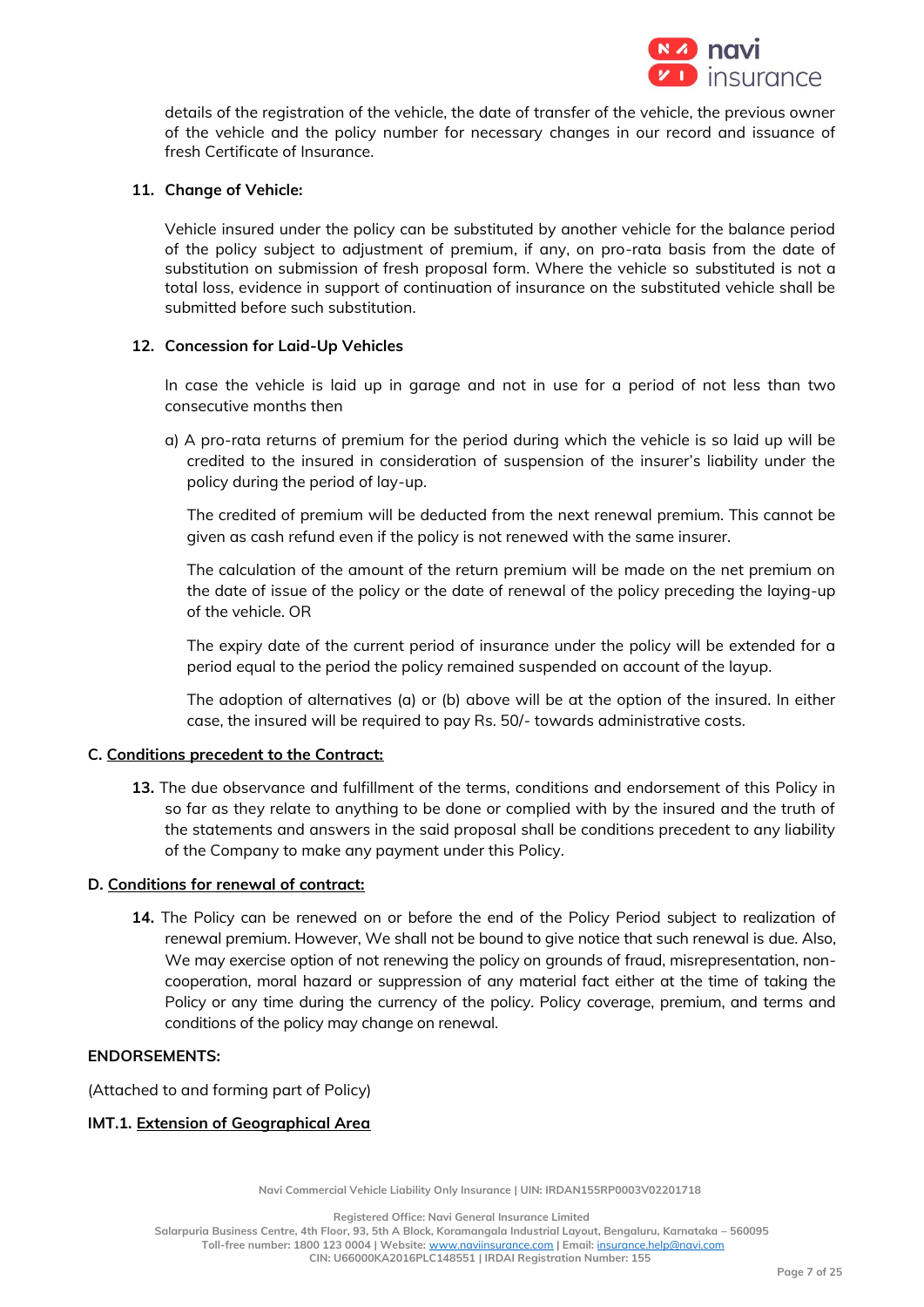

In consideration of the payment of an additional premium of Rs….it is hereby understood and agreed that notwithstanding anything contained in this Policy to the contrary the Geographical Area in this Policy shall from the.  $\ldots$  ... to the.  $\ldots$  ... (both days inclusive) be deemed to include \*

It is further specifically understood and agreed that such geographical extension excludes cover for damage to the vehicle insured / injury to its occupants / third party liability in respect of the vehicle insured during sea voyage / air passage for the purpose of ferrying the vehicle insured to the extended geographical area.

Subject otherwise to the terms exceptions conditions and limitations of this Policy.

\*Insert Nepal, Sri Lanka, Maldives, Bhutan, Pakistan, Bangladesh as the case may be

## **IMT.3. Transfer of Interest**

It is hereby understood and agreed that as from …/…/……. the interest in the Policy is transferred to and vested in ……….... of………………. carrying on or engaged in the business or profession of ……………. who shall be deemed to be the Insured and whose proposal and declaration dated. /…/…. shall be deemed to be incorporated in and to be the basis of this contract.

Provided always that for the purpose of the No Claim Bonus, no period during which the interest in this Policy has been vested in any previous insured shall accrue to the benefit of ....

Subject otherwise to the terms exceptions conditions and limitations of this Policy.

## **IMT 4. Change of vehicle**

It is hereby understood and agreed that as from .../.... / ...... the vehicle bearing Registration Number …………. is deemed to be deleted from the Schedule of the Policy and the vehicle with details specified hereunder is deemed to be included therein-

| Regd. No. Engine/ | <b>Chassis</b><br>No. | Make | Type of<br><b>Body</b> | C.C. | Year of<br>Manufacture | Seating<br>Capacity<br>including<br><b>Driver</b> | <b>IDV</b> |
|-------------------|-----------------------|------|------------------------|------|------------------------|---------------------------------------------------|------------|
|                   |                       |      |                        |      |                        |                                                   |            |

In consequence of this change, an extra / refund premium of Rs….... is charged/ allowed to the insured.

Subject otherwise to the terms exceptions conditions and limitations of this Policy.

## **IMT. 11.A. Vehicles Laid Up (Lay-up period declared)**

Notwithstanding anything to the contrary contained herein it is hereby understood and agreed that from …/ …/…... to…/ …. /….. the vehicle insured is laid up in garage and not in use and during this period all liability of the insurer under this policy in respect of the vehicle insured is suspended in consideration whereof

- a) the insurer will deduct from the next renewal premium the sum of Rs………
- b) the period of insurance by this policy is extended to..... /............. in view of the payment of an additional premium of Rs ……….

Subject otherwise to the terms exceptions conditions and limitations of this policy.

**Navi Commercial Vehicle Liability Only Insurance | UIN: IRDAN155RP0003V02201718**

**Registered Office: Navi General Insurance Limited**

**Toll-free number: 1800 123 0004 | Website:** [www.naviinsurance.com](http://www.naviinsurance.com/) **| Email:** [insurance.help@navi.com](mailto:insurance.help@navi.com)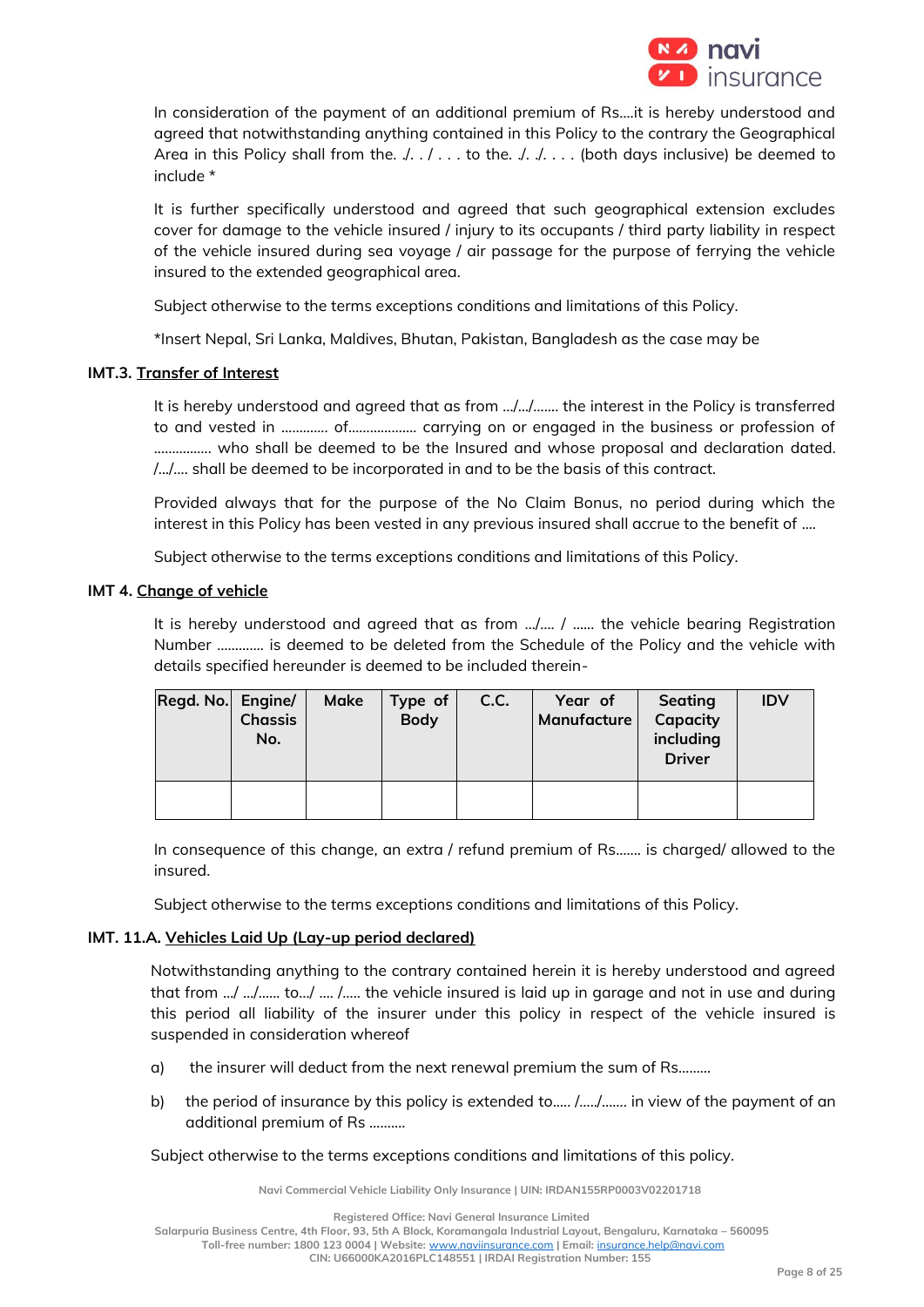

## **IMT. 11. B. Vehicles Laid Up (Lay-up period not declared)**

Notwithstanding anything to the contrary contained herein it is hereby understood and agreed that as from …. / ….. /….. the vehicle no. ………… insured hereunder is laid up in garage and not in use and liability of the insurer under this policy in respect of the said vehicle is suspended, Subject otherwise to the terms exceptions conditions and limitations of this Policy.

#### **IMT. 11.C. Termination of the Undeclared Period of Vehicle Laid Up**

It is hereby understood and agreed that the insurance by this Policy in respect of vehicle no. ………. insured hereunder is reinstated in full of ……. /……/…… and the Endorsement IMT 11(B) attaching to this policy shall be deemed to be cancelled. It is further agreed that in consideration of the period during which the vehicle no. ..………………. has been out of use.

- a) The insurer will deduct from the next renewal premium the sum of Rs………
- b) The period of insurance by this policy is extended to.…. /…./……. in view of the payment of an additional premium of Rs ……….

Subject otherwise to the terms exceptions conditions and limitations of this policy.

#### **IMT.13. Use of Vehicle within Insured's Own Premises**

It is hereby understood and agreed that the Company shall not be liable in respect of the vehicle insured while the vehicle is being used elsewhere than in the Insured's premises except where the vehicle is specifically required for a mission to fight a fire.

For the purposes of this endorsement "Use confined to own premises" shall mean use only on Insured's premises to which public have no general right of access.

#### **IMT.14. Use of Vehicle Confined to Site**

It is hereby understood and agreed that the insurer shall not be liable in respect of the vehicle insured while it is being used elsewhere than on site to which the public have no general right of access and the vehicle is not required to be registered under the Motor Vehicles Act, 1988.

## **IMT.15. Personal Accident Cover to the Insured or any Named Person other than Paid Driver or Cleaner**

In consideration of the payment of an additional premium, it is hereby agreed and understood that the Company undertakes to pay compensation on the scale provided below for bodily injury as hereinafter defined sustained by the Insured person in direct connection with the vehicle insured, or whilst mounting and dismounting from or traveling in the vehicle insured and caused by violent accidental external and visible means which independently of any other cause shall within six calendar months of the occurrence of such injury result in:

|      | <b>Details of Injury</b>                                                   | <b>Scale of Compensation</b> |
|------|----------------------------------------------------------------------------|------------------------------|
|      | Death                                                                      | 100%                         |
| ii)  | Loss of two limbs or sight of two eyes or<br>one limb and sight of one eye | 100%                         |
| iii) | Loss of one limb or sight of one eye                                       | 50%                          |
| iv)  | Permanent Total Disablement from injuries<br>other than named above        | 100%                         |

#### **Provided always that:**

**Navi Commercial Vehicle Liability Only Insurance | UIN: IRDAN155RP0003V02201718**

**Registered Office: Navi General Insurance Limited**

**Salarpuria Business Centre, 4th Floor, 93, 5th A Block, Koramangala Industrial Layout, Bengaluru, Karnataka – 560095 Toll-free number: 1800 123 0004 | Website:** [www.naviinsurance.com](http://www.naviinsurance.com/) **| Email:** [insurance.help@navi.com](mailto:insurance.help@navi.com)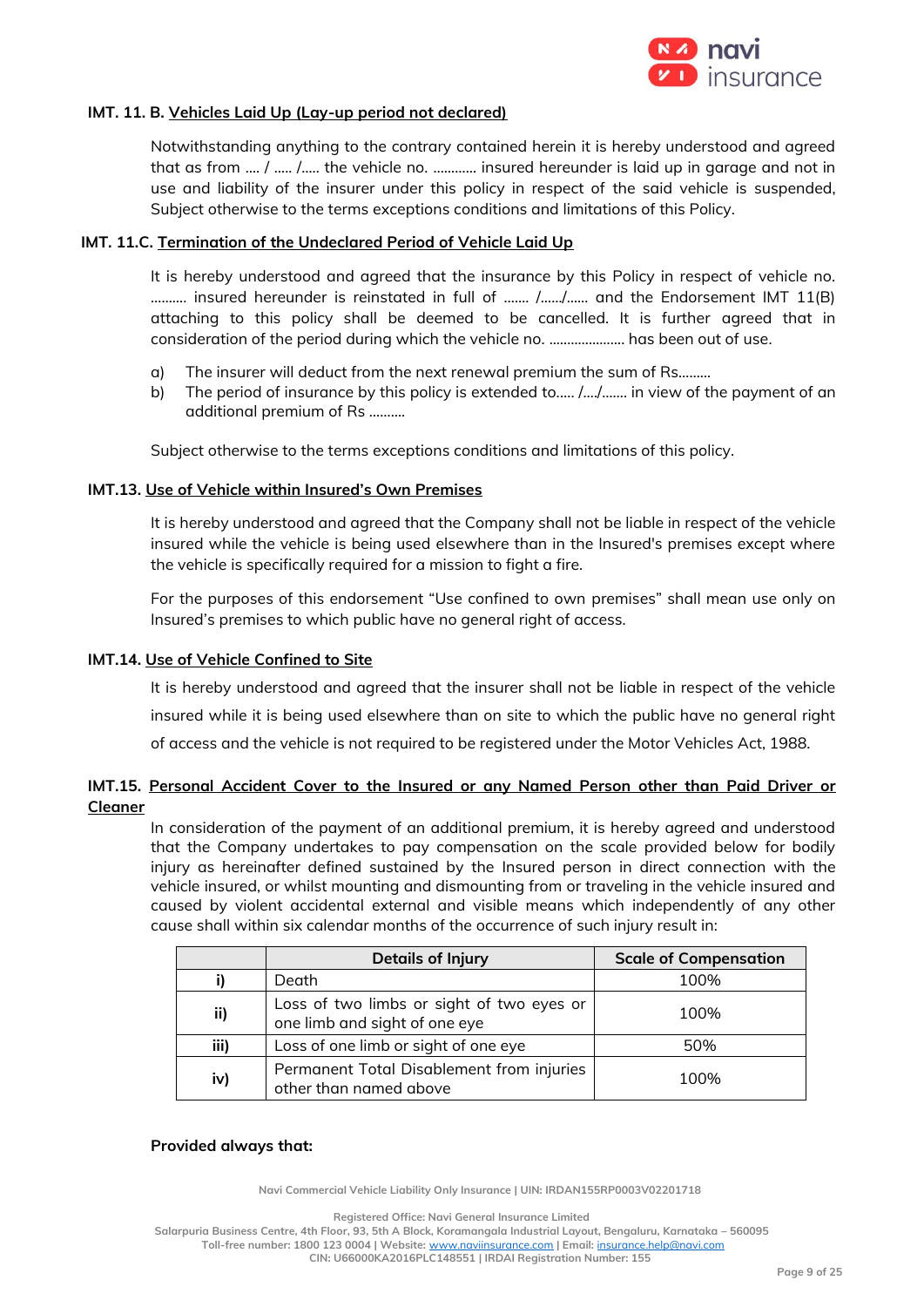

- **(1)** compensation shall be payable under only one of the items (i) to (iv) above in respect of any such person arising out of any one occurrence and total liability of the Company shall not in the aggregate exceed the sum of Rs.... …. during any one period of insurance in respect of any such person.
- **(2)** no compensation shall be payable in respect of death or injury directly or indirectly wholly or in part arising or resulting from or traceable to (a) intentional self-injury, suicide or attempted suicide physical defect or infirmity or (b) an accident happening whilst such person is under the influence of intoxicating liquor or drugs.
- **(3)** such compensation shall be payable only with the approval of the Insured named in the Policy and directly to the injured person or his/her legal representative(s) whose receipt shall be a full discharge in respect of the injury of such person.

Subject otherwise to the terms exceptions conditions and limitations of this Policy.

## **IMT.16. Personal Accident to Unnamed Passengers other than Insured and the Paid Driver or Cleaner**

In consideration of the payment of an additional premium, it is hereby understood and agreed that the Company undertakes to pay compensation on the scale provided below for bodily injuries hereinafter defined sustained by any passenger other than the Insured and/or the paid driver, attendant or cleaner and/or a person in the employ of the Insured coming within the scope of the Workmen's Compensation Act, 1923 and subsequent amendments of the said Act and engaged in and upon the service of the Insured at the time such injury is sustained whilst mounting into, dismounting from or traveling in the insured motor car and caused by violent accidental external and visible means which independently of any other cause shall within three calendar months of the occurrence of such injury result in:

|      | <b>Details of Injury</b>                                                   | Scale of     |
|------|----------------------------------------------------------------------------|--------------|
|      |                                                                            | Compensation |
|      | Death                                                                      | 100%         |
| ii)  | Loss of two limbs or sight of two eyes or one limb<br>and sight of one eye | 100%         |
| iii) | Loss of one limb or sight of one eye                                       | 50%          |
| iv)  | Permanent Total Disablement from injuries other<br>than named above        | 100%         |

## **Provided always that:**

- **(1)** compensation shall be payable under only one of the items (i) to (iv) above in respect of any such person arising out of any one occurrence and total liability of the Company shall not in the aggregate exceed the sum of Rs.... …. \* during any one period of insurance in respect of any such person.
- **(2)** no compensation shall be payable in respect of death or injury directly or indirectly wholly or in part arising or resulting from or traceable to (a) intentional self-injury, suicide or attempted suicide physical defect or infirmity or (b) an accident happening whilst such person is under the influence of intoxicating liquor or drugs.
- **(3)** such compensation shall be payable only with the approval of the Insured named in the Policy and directly to the injured person or his/her legal representative(s) whose receipt shall be a full discharge in respect of the injury of such person.

**Navi Commercial Vehicle Liability Only Insurance | UIN: IRDAN155RP0003V02201718**

**Registered Office: Navi General Insurance Limited**

**Salarpuria Business Centre, 4th Floor, 93, 5th A Block, Koramangala Industrial Layout, Bengaluru, Karnataka – 560095 Toll-free number: 1800 123 0004 | Website:** [www.naviinsurance.com](http://www.naviinsurance.com/) **| Email:** [insurance.help@navi.com](mailto:insurance.help@navi.com)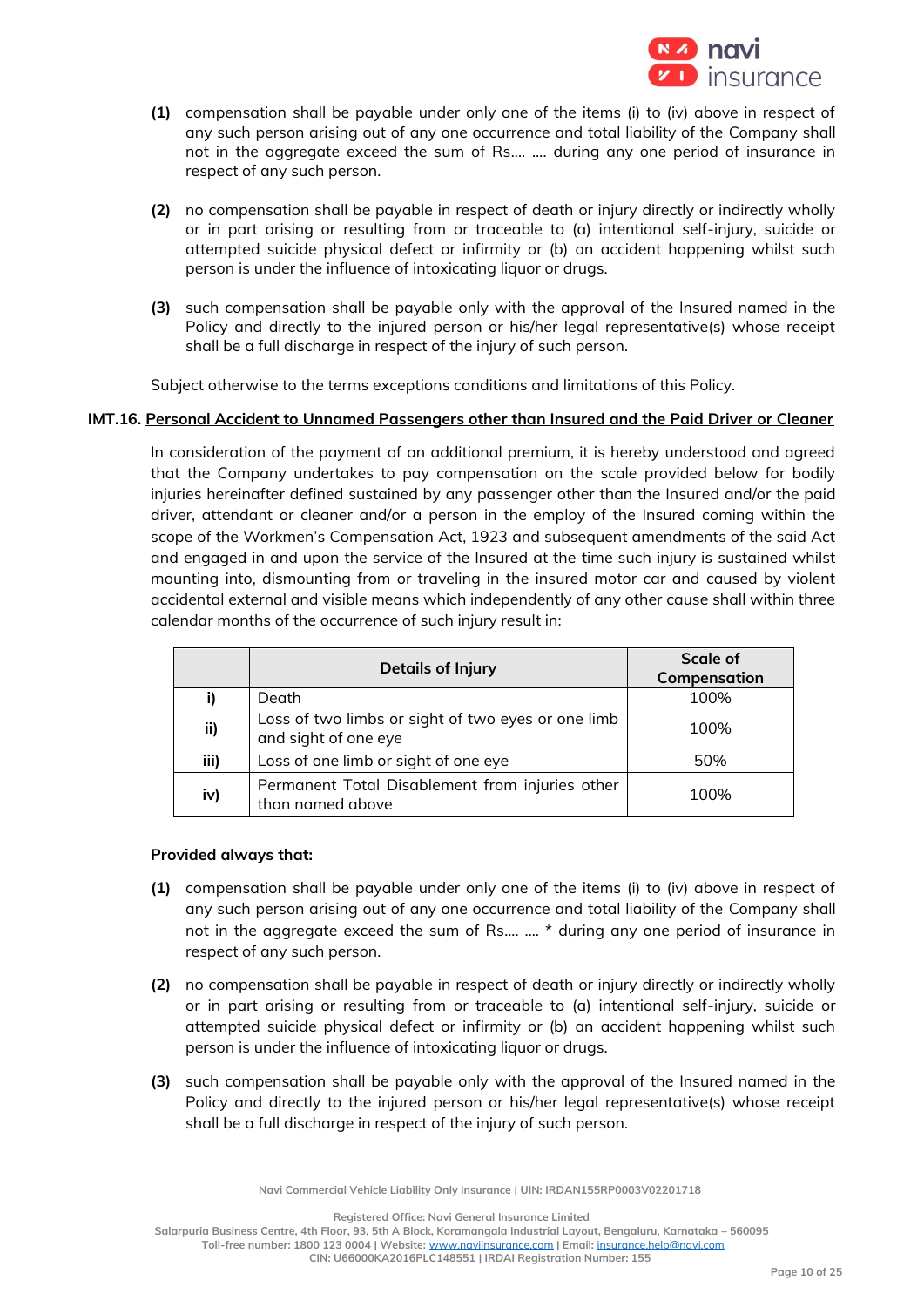

**(4)** not more than … persons/passengers are in the vehicle insured at the time of occurrence of such injury. Subject otherwise to the terms exceptions conditions and limitations of this Policy.

Subject otherwise to the terms exceptions conditions and limitations of this Policy.

## **IMT.17. Personal Accident Cover to Paid Drivers, Cleaners and Conductors**

In consideration of the payment of an additional premium, it is hereby understood and agreed that the Company undertakes to pay compensation on the scale provided below for bodily injury as hereinafter defined sustained by the paid driver/cleaner/conductor in the employ of the Insured in direct connection with the vehicle insured whilst mounting into dismounting from or traveling in the insured vehicle and caused by violent accidental external and visible means which independently of any other cause shall within six calendar months of the occurrence of such injury result in:

|      | <b>Details of Injury</b>                                                   | Scale of<br>Compensation |
|------|----------------------------------------------------------------------------|--------------------------|
|      | Death                                                                      | 100%                     |
| ii)  | Loss of two limbs or sight of two eyes or one limb<br>and sight of one eye | 100%                     |
| iii) | Loss of one limb or sight of one eye                                       | 50%                      |
| iv)  | Permanent Total Disablement from injuries other<br>than named above        | 100%                     |

## **Provided always that:**

- **(1)** compensation shall be payable under only one of the items (i) to (iv) above in respect of any such person arising out of any one occurrence and total liability of the Company shall not in the aggregate exceed the sum of Rs.... during any one period of insurance in respect of any such person.
- **(2)** no compensation shall be payable in respect of death or injury directly or indirectly wholly or in part arising or resulting from or traceable to (a) intentional self-injury suicide or attempted suicide physical defect or infirmity or (b) an accident happening whilst such person is under the influence of intoxicating liquor or drugs.
- **(3)** such compensation shall be payable only with the approval of the Insured named in the Policy and directly to the injured person or his/her legal representative(s) whose receipt shall be a full discharge in respect of the injury of such person.

Subject otherwise to the terms exceptions conditions and limitations of this Policy.

## **IMT.18. Personal Accident to Unnamed Hirer and Unnamed Pillion Passengers**

In consideration of the payment of an additional premium, it is hereby understood and agreed that the Company undertakes to pay compensation to any unnamed hirer/ driver/ any unnamed pillion/ sidecar passenger\* on the scale provided below for bodily injury caused by violent accidental external and visible means whilst mounting into/onto and/or dismounting from or traveling in/on the vehicle insured which independently of any other cause shall within three calendar months of the occurrence of such injury result in:

**Navi Commercial Vehicle Liability Only Insurance | UIN: IRDAN155RP0003V02201718**

**Registered Office: Navi General Insurance Limited**

**Salarpuria Business Centre, 4th Floor, 93, 5th A Block, Koramangala Industrial Layout, Bengaluru, Karnataka – 560095**

**Toll-free number: 1800 123 0004 | Website:** [www.naviinsurance.com](http://www.naviinsurance.com/) **| Email:** [insurance.help@navi.com](mailto:insurance.help@navi.com)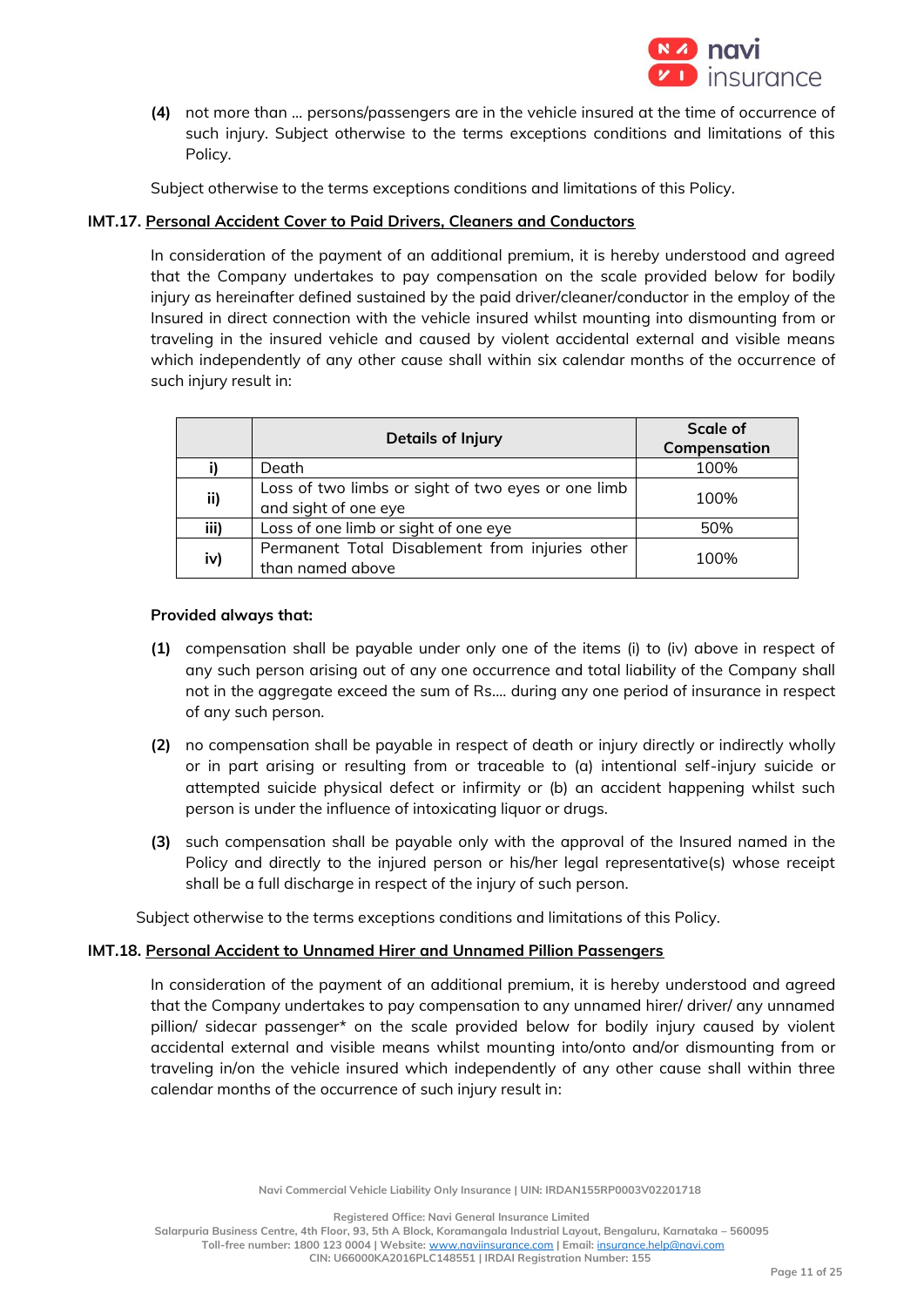

|      | <b>Details of Injury</b>                                                   | Scale of     |
|------|----------------------------------------------------------------------------|--------------|
|      |                                                                            | Compensation |
|      | Death                                                                      | 100%         |
| ii)  | Loss of two limbs or sight of two eyes or one limb<br>and sight of one eye | 100%         |
| iii) | Loss of one limb or sight of one eye                                       | 50%          |
| iv)  | Permanent Total Disablement from injuries other<br>than named above        | 100%         |

#### **Provided always that:**

- (1) compensation shall be payable under only one of the items (i) to (iv) above in respect of any such person arising out of any one occurrence and total liability of the Company shall not in the aggregate exceed the sum of Rs... during any one period of insurance in respect of any such person.
- (2) no compensation shall be payable in respect of death or injury directly or indirectly wholly or in part arising or resulting from or traceable to (a) intentional self-injury suicide or attempted suicide physical defect or infirmity or (b) an accident happening whilst such person is under the influence of intoxicating liquor or drugs.
- (3) such compensation shall be payable only with the approval of the Insured named in the Policy and directly to the injured person or his/her legal representative(s) whose receipt shall be a full discharge in respect of the injury of such person.
- (4) not more than …. persons/passengers are in the vehicle insured at the time of occurrence of such injury.

Subject otherwise to the terms exceptions conditions and limitations of this Policy.

## **IMT.20. Reduction in the Limit of Liability for Property Damage**

It is hereby understood and agreed that notwithstanding anything to the contrary contained in the policy the Company's liability is limited to Rs. 6000/- (Rupees six thousand only) for damage to property other than the property belonging to the Insured or held in trust or in custody or control of the Insured

In consideration of this reduction in the limit of liability a reduction in premium of Rs…. is hereby made to the Insured.

Subject otherwise to the terms conditions limitations and exceptions of the Policy.

## **IMT.28. Legal Liability to Paid Driver and/or Conductor and /or Cleaner employed in Connection with the Operation of Insured Vehicle**

In consideration of an additional premium of Rs. 50/- notwithstanding anything to the contrary contained in the Policy it is hereby understood and agreed that the Company shall indemnify the Insured against the insured's legal liability under the Workmen's Compensation Act, 1923 , the Fatal Accidents Act, 1855 or at Common Law and subsequent amendments of these Acts prior to the date of this Endorsement in respect of personal injury to any paid driver and/or conductor and/or cleaner whilst engaged in the service of the Insured in such occupation in connection with the vehicle insured herein and will in addition be responsible for all costs and expenses incurred with its written consent.

**Navi Commercial Vehicle Liability Only Insurance | UIN: IRDAN155RP0003V02201718**

**Registered Office: Navi General Insurance Limited**

**Salarpuria Business Centre, 4th Floor, 93, 5th A Block, Koramangala Industrial Layout, Bengaluru, Karnataka – 560095 Toll-free number: 1800 123 0004 | Website:** [www.naviinsurance.com](http://www.naviinsurance.com/) **| Email:** [insurance.help@navi.com](mailto:insurance.help@navi.com) **CIN: U66000KA2016PLC148551 | IRDAI Registration Number: 155**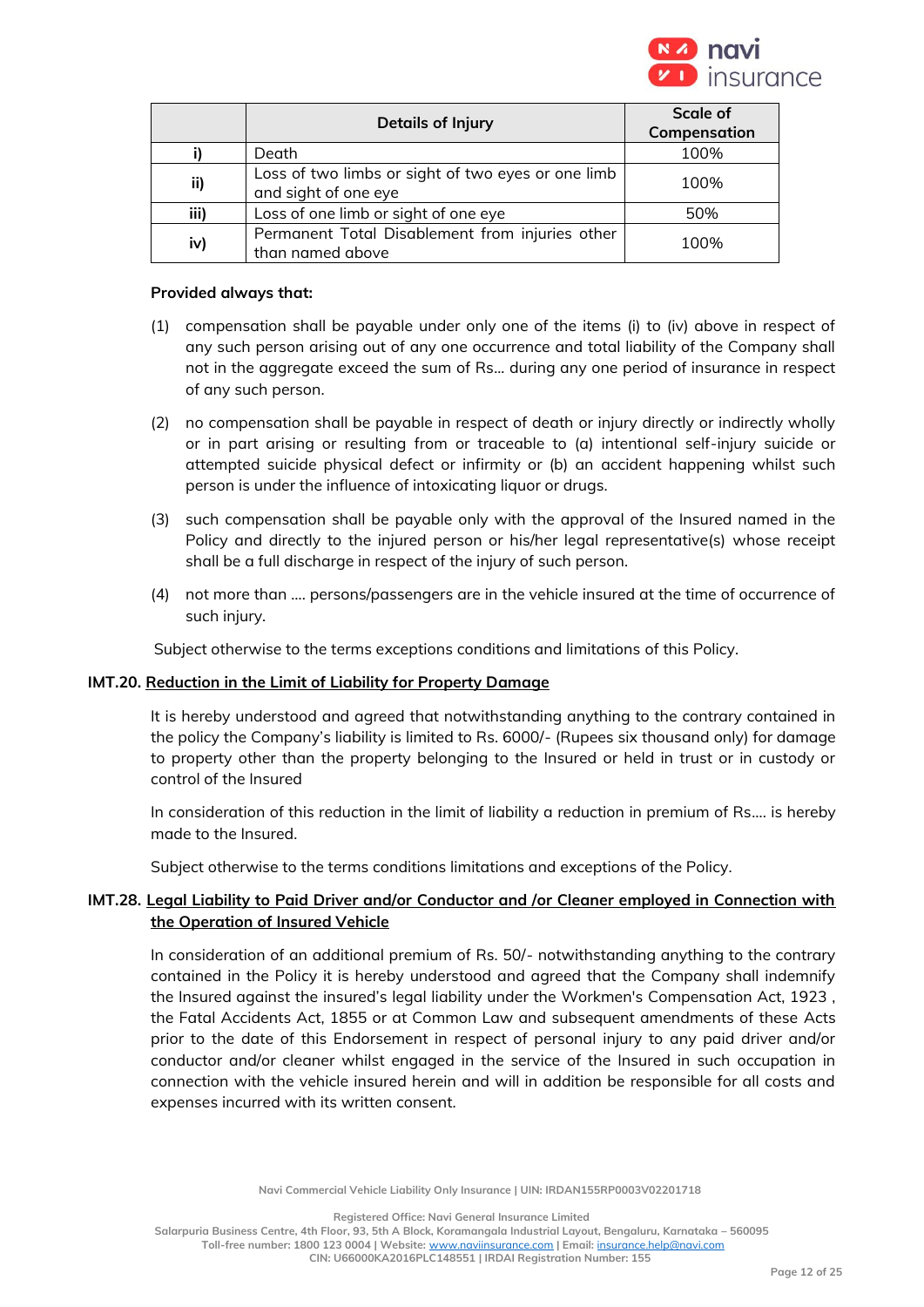

#### **Provided always that:**

- (1) This Endorsement does not indemnify the Insured in respect of any liability in cases where the Insured holds or subsequently effects with any insurer or group of insurers a Policy of Insurance in respect of liability as herein defined for Insured's general employees;
- (2) The Insured shall take reasonable precautions to prevent accidents and shall comply with all statutory obligations;
- (3) The Insured shall keep record of the name of each paid driver conductor cleaner or persons employed in loading and/or unloading and the amount of wages and salaries and other earnings paid to such employees and shall at all times allow the Company to inspect such records on demand.

(Not applicable for Private Cars/Motorised Two Wheelers not used for hire or reward.)

(4) In the event of the Policy being cancelled at the request of the Insured no refund of the premium paid in respect of this Endorsement will be allowed.

Subject otherwise to the terms conditions limitations and exceptions of the Policy except so far as necessary to meet the requirements of the Motor Vehicles Act, 1988.

## **IMT.29. Legal Liability to Employees of the Insured other than Paid Driver and / or Conductor and / or Cleaner who may be Travelling or Driving in Employer's Car**

In consideration of the payment of an additional premium @ Rs.50/- per employee insured notwithstanding anything to the contrary contained in the Policy it is hereby understood and agreed that the Company will indemnify the Insured against the Insured's liability at Common Law and Statutory Liability under the Fatal Accidents Act,1855 for compensation (including legal costs of any claimant) for death of or bodily injury to any employee (other than paid drivers) of the within named Insured being carried in or upon or entering in or getting on to or alighting from or driving the vehicle insured.

Provided that in the event of an accident whilst the vehicle insured is carrying more than.... employees of the Insured (including the driver) the Insured shall repay to the Company a ratable proportion of the total amount payable by the Company by the reason of this endorsement in respect of accident in connection with such vehicle insured.

Subject otherwise to the terms, conditions limitations and exceptions of this policy.

#### **IMT. 30. TRAILERS**

In consideration of the payment of an additional premium it is hereby understood and agreed that the indemnity granted by this policy shall extend to apply to the Trailer (Registration No.......)"

#### *Provided always that*

(a) the term "Trailer" shall not include its contents or anything contained thereon.

(b) such indemnity shall not apply in respect of death or bodily injury to any person being conveyed by the said Trailer otherwise than by reason of or in pursuance of a contract of employment.

Subject otherwise to the terms, conditions limitations and exceptions of this Policy.

**Navi Commercial Vehicle Liability Only Insurance | UIN: IRDAN155RP0003V02201718**

**Registered Office: Navi General Insurance Limited**

**Salarpuria Business Centre, 4th Floor, 93, 5th A Block, Koramangala Industrial Layout, Bengaluru, Karnataka – 560095**

**Toll-free number: 1800 123 0004 | Website:** [www.naviinsurance.com](http://www.naviinsurance.com/) **| Email:** [insurance.help@navi.com](mailto:insurance.help@navi.com)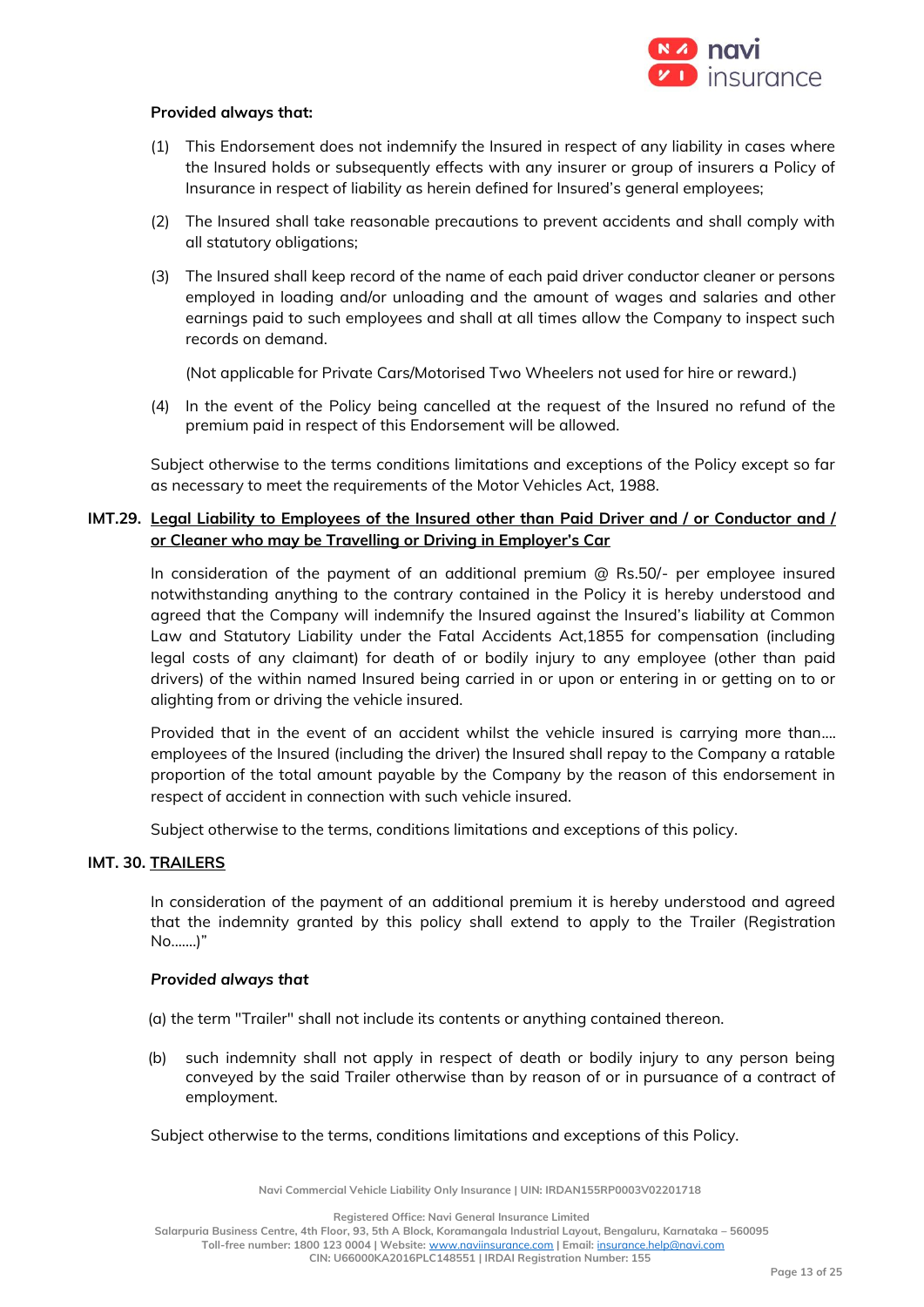

#### **IMT.31. Reliability Trials and Rallies**

In consideration of the payment of an additional premium it is hereby understood and agreed that in the indemnity granted by this Policy is extended to apply whilst the vehicle insured is engaged in ……………………….to be held at ………………… on or about the date of. /../…. under the auspices of …………………………….

#### **Provided that**

- (a) No indemnity shall be granted by this Endorsement to ……………………………….
- (b) This Policy does not cover use for organized racing, pace making, or speed testing.
- (c) During the course of the ………., the Company shall not be liable in respect of death of or bodily injury to any person being carried in or upon or entering or getting on to or alighting from the vehicle insured at the time of the occurrence of the event out of which any claim arises.

Provided that if the Company shall make any payment in exercise of its discretion under condition No. 3 of the Policy in settlement of any claim and such payment includes the amount for which the Insured is responsible by reason of this Endorsement the Insured shall repay to the Company forthwith the amount for which the insured is so responsible.

For the purpose of this Endorsement the expression "claim" shall mean a claim or series of claims arising out of one event.

Subject otherwise to the terms, conditions limitations and exceptions of this Policy.

#### **IMT.32. Accidents to Soldiers / Sailors / Airmen Employed As Drivers**

In consideration of the payment of an additional premium of Rs 100/-\* it is hereby understood and agreed that in the event of any Soldier/Sailor/Airman employed by the Insured to drive the vehicle insured being injured or killed whilst so employed, this policy will extend to relieve the Insured of his liability to indemnify Ministry of Defense under the respective Regulations.

Subject otherwise to the terms, conditions limitations and exceptions of this Policy.

## **IMT.34. Use of Commercial Type Vehicles for Both Commercial & Private Purposes**

In consideration of the payment of an additional premium of Rs.……. and notwithstanding anything to the contrary contained herein it is hereby understood and agreed that

- (I) The insurer will indemnify the insured against his legal liability under Common Law and Statutory Liability under the Fatal Accidents Act, 1855 in respect of death of or bodily injury to any person not being an employee of the insured nor carried for hire or reward, whilst being carried in or upon or entering or mounting or alighting from any motor vehicle described in the Schedule to this Policy.
- (II) This Policy shall be operative whilst any vehicle described in the Schedule hereto is being used by the insured or by any other person with the permission of the Insured for social, domestic, or pleasure purposes.

Whilst any such vehicle is being so used the insurer will in terms and subject to the limitations of and for the purposes of Section II of this policy treat as though he were the Insured person using such vehicle provided that such person:

1) shall as though he were the insured observe, fulfill and be subject to the terms, provisions, conditions and endorsements of this Policy in so far as they apply.

**Navi Commercial Vehicle Liability Only Insurance | UIN: IRDAN155RP0003V02201718**

**Salarpuria Business Centre, 4th Floor, 93, 5th A Block, Koramangala Industrial Layout, Bengaluru, Karnataka – 560095 Toll-free number: 1800 123 0004 | Website:** [www.naviinsurance.com](http://www.naviinsurance.com/) **| Email:** [insurance.help@navi.com](mailto:insurance.help@navi.com) **CIN: U66000KA2016PLC148551 | IRDAI Registration Number: 155**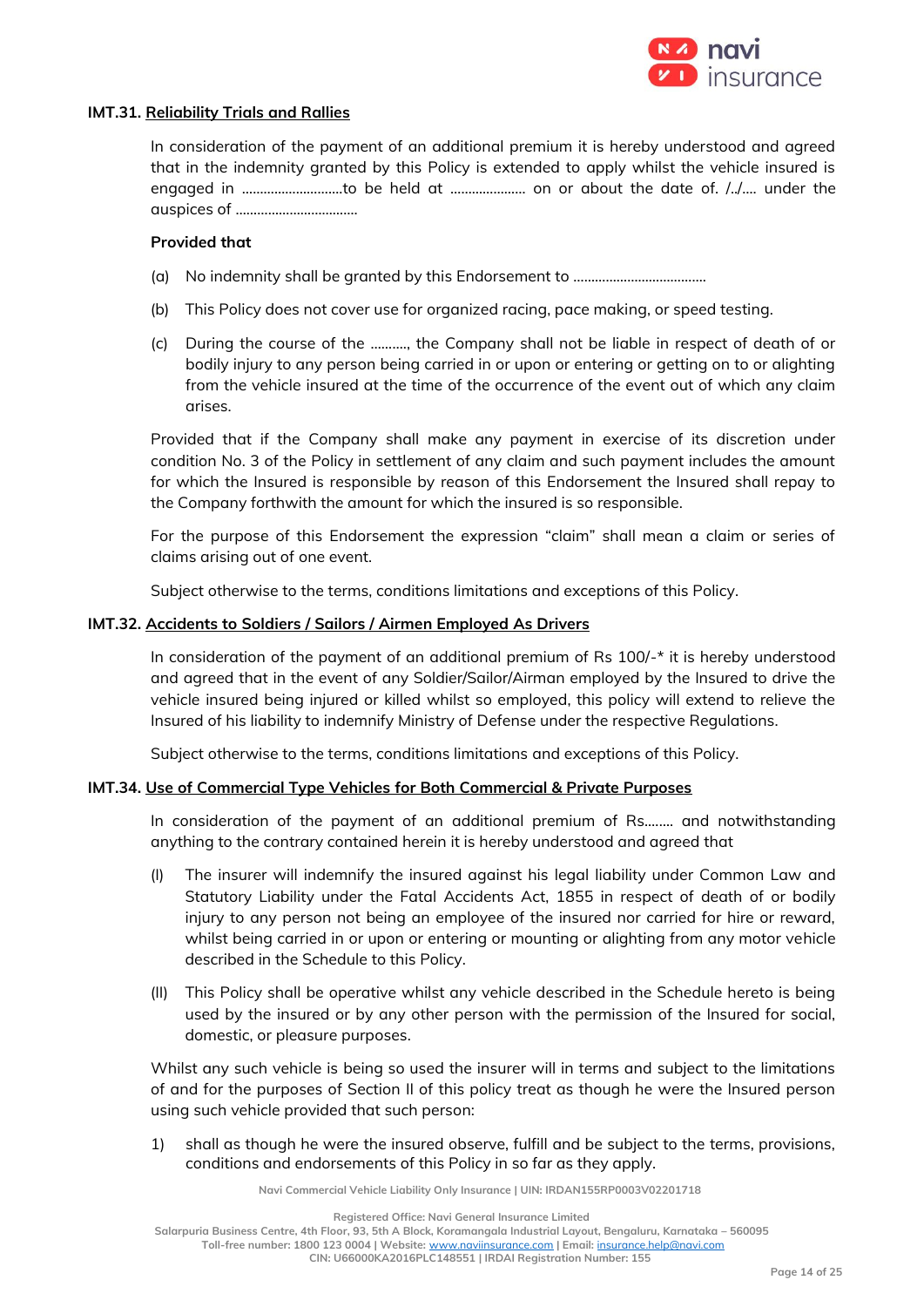

2) has not been refused any Motor Vehicle Insurance or continuance thereof by any insurer.

Subject otherwise to the terms, conditions limitations and exceptions of this Policy.

#### **IMT. 35. Hired Vehicles – Driven by Hirer**

It is hereby understood and agreed that notwithstanding anything to the contrary contained in this Policy unless the vehicle insured is being driven by or is for the purpose of being driven by the insured in the charge of the within named insured or a driver in the insured's employment, the policy shall only be operative whilst the vehicle insured is let on hire by the insured to any person (hereinafter called the Hirer) who:

- (i) shall have entered into a hire contract with the insured and who prior to such hiring shall have satisfactorily completed and signed a supplementary proposal form\*\*.
- (ii) shall have satisfied the insured
	- a) that the vehicle insured will only be driven by a duly licensed driver whose license has not been endorsed;
	- b) that such driver has not been refused Motor Insurance nor had his/her insurance policy been cancelled nor had special conditions imposed nor had increased premium demanded from him/her by reason of claims experience.

It is also understood and agreed that whilst the vehicle insured is let on hire to the Hirer the insurer shall not be liable –

If the expenditure incurred by the Insurer shall include the amount for which the Insured is responsible hereunder, such amount shall be repaid by the insured to the Insurer forthwith.

For the purpose of this endorsement the expression "Claim" shall mean a claim or series of claims arising out of one cause in respect of the vehicle.

If the vehicle is used by the Hirer for carriage of passengers for hire or reward.

Further it is agreed that the insured shall forward to the insurer the supplementary proposal referred to above, completed by the Hirer immediately after receipt thereof which proposal as well as that referred to in this policy shall be the basis of the contract expressed in this endorsement so far as it relates to the indemnity which is operative whilst the vehicle is let on hire to such Hirer.

Subject otherwise to the terms, exceptions, conditions and limitations of this Policy.

## **IMT 36 Indemnity to Hirer - Package Policy - Negligence of the insured or Hirer**

It is hereby declared and agreed that the company will indemnify any hirer of the vehicle insured against loss, damage and liability as defined in this Policy arising in connection with the vehicle insured by reason of the negligence of the within named insured or of any employee of such insured while the vehicle insured is let on hire.

Provided that any such hirer shall as though he/she were the insured observe fulfill and be subject to the terms, exceptions, conditions and limitations of this policy in so far as they apply.

## **IMT 37 Legal Liability to Non-Fare Paying Passengers other than Statutory Liability except the Fatal Accidents Act, 1855**

In consideration of the payment of an additional premium of Rs…… and notwithstanding anything to the contrary contained in Section II-1 (b) and (c) it is hereby understood and agreed

**Navi Commercial Vehicle Liability Only Insurance | UIN: IRDAN155RP0003V02201718**

**Registered Office: Navi General Insurance Limited**

**Salarpuria Business Centre, 4th Floor, 93, 5th A Block, Koramangala Industrial Layout, Bengaluru, Karnataka – 560095**

**Toll-free number: 1800 123 0004 | Website:** [www.naviinsurance.com](http://www.naviinsurance.com/) **| Email:** [insurance.help@navi.com](mailto:insurance.help@navi.com)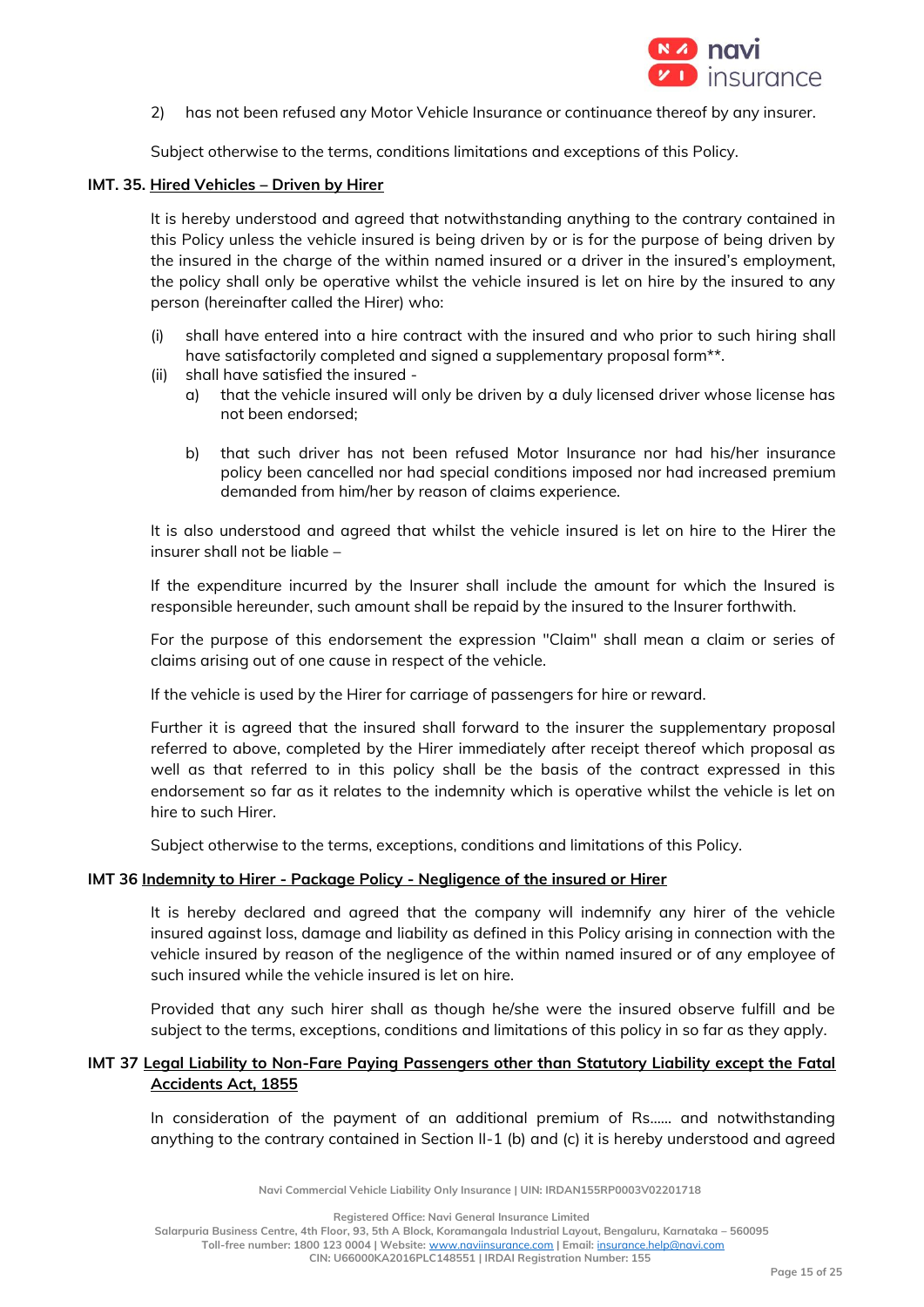

that the Company Will Indemnify the Insured against his legal liability other than liability under the Statute (except the Fatal Accidents Act 1855) in respect of death of or bodily injury to: -

- i) Any employee of the within named insured who is not a workman within the meaning of the Workmen's Compensation Act prior to date of this endorsement and not being carried for hire or reward.
- ii) Any other person not being carried for hire or reward provided that the person is a) charterer or representative of the charterer of the truck
	- b) Any other person directly connected with the journey in one form or other being carried in or upon or entering or mounting or alighting from any Motor Vehicle described in the schedule of the policy.

Subject otherwise to the terms exceptions conditions and limitation of this policy.

#### **IMT 37 A. Legal Liability to Non-Fare Paying Passengers who are not employees of the Insured**

In consideration of the paying of an additional premium of Rs…. and notwithstanding anything to the contrary contained in Section II-1 (c) it is hereby understood and agreed that the company will indemnify the insured against his legal liability other than liability under statute (except Fatal Accidents Act 1855) in respect of death or bodily injury to any person not being an employee of the insured and not carried for hire or reward provided that the person is

- a) charterer or representative of the charterer of the truck.
- b) Any other person directly connected with the journey in one form or the other being carried in or upon or entering or mounting or alighting from vehicle insured described in the SCHEDULE OF THIS POLICY.

Subject otherwise to the terms exceptions conditions and limitations of this policy.

## **IMT. 38. Legal Liability to Fare paying Passengers excluding liability for accidents to employees of the Insured arising out of and in the course of their employment**

## **(Commercial and Motor Trade Vehicles only)**

In consideration of an additional premium of Rs....... and subject otherwise to the terms, exceptions, conditions and limitations of this Policy, the insurer will indemnify the insured against liability at Law for compensation (including Law Costs of any claimant) for death of or bodily injury to any person other than a person excluded under general exception being carried in or upon or entering or mounting or alighting from the Motor Vehicle.

Provided always that in the event of an accident occurring whilst the Motor Vehicle is carrying more than the number of persons mentioned in the Schedule hereto as being the licensed carrying capacity of that vehicle in addition to the conductor if any then the insured shall repay to the Insurer rateable proportion of the total amount which would be payable by the Insurer by reason of this endorsement if not more than the said number of persons were carried in the Motor Vehicle.

Provided further that in computing the number of persons for the purpose of this endorsement any 3 children not exceeding 15 years of age will be reckoned as two persons and any children in arms not exceeding 3 years of age will be disregarded.

Provided further that in the event of Policy being cancelled at the request of the insured no refund of premium paid in respect of this endorsement will be allowed.

Subject otherwise to the terms, exceptions, conditions and limitations of this Policy.

**Navi Commercial Vehicle Liability Only Insurance | UIN: IRDAN155RP0003V02201718**

**Registered Office: Navi General Insurance Limited**

**Salarpuria Business Centre, 4th Floor, 93, 5th A Block, Koramangala Industrial Layout, Bengaluru, Karnataka – 560095**

**Toll-free number: 1800 123 0004 | Website:** [www.naviinsurance.com](http://www.naviinsurance.com/) **| Email:** [insurance.help@navi.com](mailto:insurance.help@navi.com)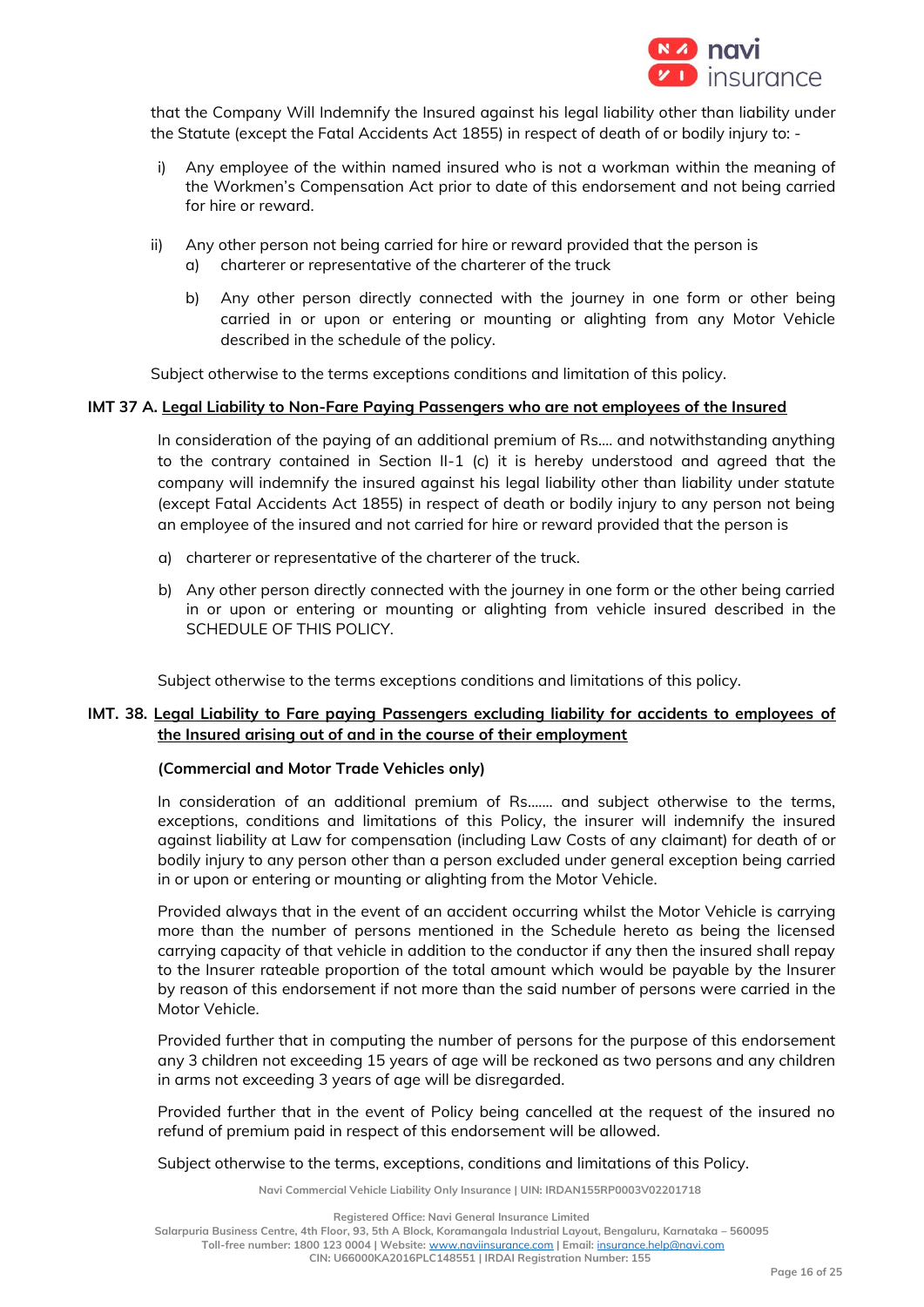

## **IMT. 39. Legal Liability to persons employed in connection with the operation and/or maintaining and/or Loading and/or Unloading of Motor Vehicles.**

In consideration of the payment of an additional premium of  $*$ ....... it is hereby understood and agreed that notwithstanding anything contained herein to the contrary the insurer shall indemnify the insured against his legal liability under the Workmen's Compensation Act, 1923 or at Common Law in respect of personal injury to any paid driver (or cleaner or conductor or person employed in loading/or unloading but in any case not exceeding seven in number including driver and cleaner) whilst engaged in the service of the insured in such occupation in connection with the .... and not exceeding seven in number and will in addition be responsible for all costs and expenses incurred with its written consent.

#### **Provided always that:**

- (1) this Endorsement does not indemnify the insured in respect of any liability in cases where the insured holds or subsequently effects with any insurer or Group of Underwriters a Policy of Insurance in respect of liability as herein defined for his general employees.
- (2) the insured shall take reasonable precautions to prevent accidents and shall comply with all statutory obligations.
- (3) the insured shall keep a record of the name of each driver cleaner conductor or person employed in loading and/or unloading and the amount of wages salary and other earnings paid to such employees and shall at times allow the insurer to inspect such record.
- (4) in the event of the Policy being cancelled at the request of the insured no refund of the premium paid in respect of this Endorsement will be allowed.

The premium to be calculated at the rate of Rs50/- per driver and/or cleaner or conductor and/or person employed in loading and/or unloading but not exceeding the number permitted by the Motor Vehicles Act 1988 including driver and cleaner.

Subject otherwise to the terms exceptions conditions and limitations of this Policy except so far as necessary to meet the requirements of the Motor Vehicles Act, 1988.

## **IMT. 39 A. Legal Liability under the Workmen's Compensation Act, 1923 in respect of the carriage of more than six employees (Excluding the Driver) in goods carrying vehicles.**

In consideration of the payment of an additional premium it is hereby understood and agreed that notwithstanding anything to the contrary contained herein the company shall indemnify the insured against his legal liability under the Workmen's Compensation Act, 1923 and subsequent amendments to that Act prior to the date of this endorsement in respect of death of or bodily injury to any person (other than the paid driver) exceeding six in number whilst being carried in the Motor vehicle and will in addition be responsible for all costs and expenses incurred with its written consent.

## **Provided always that:**

- 1. the Company shall not be liable by virtue of this Endorsement to indemnify the insured in respect of any liability in cases where the insured holds or subsequently effects with any insurance company or group of Underwriters a Policy of Insurance in respect of liability as herein defined for his general employees and where the Insured has not obtained special permission from the registration authorities for carriage of more than six such employees.
- 2. the insured shall take reasonable precautions to prevent accidents and shall comply with all statutory obligations.

**Navi Commercial Vehicle Liability Only Insurance | UIN: IRDAN155RP0003V02201718**

**Registered Office: Navi General Insurance Limited**

**Salarpuria Business Centre, 4th Floor, 93, 5th A Block, Koramangala Industrial Layout, Bengaluru, Karnataka – 560095 Toll-free number: 1800 123 0004 | Website:** [www.naviinsurance.com](http://www.naviinsurance.com/) **| Email:** [insurance.help@navi.com](mailto:insurance.help@navi.com)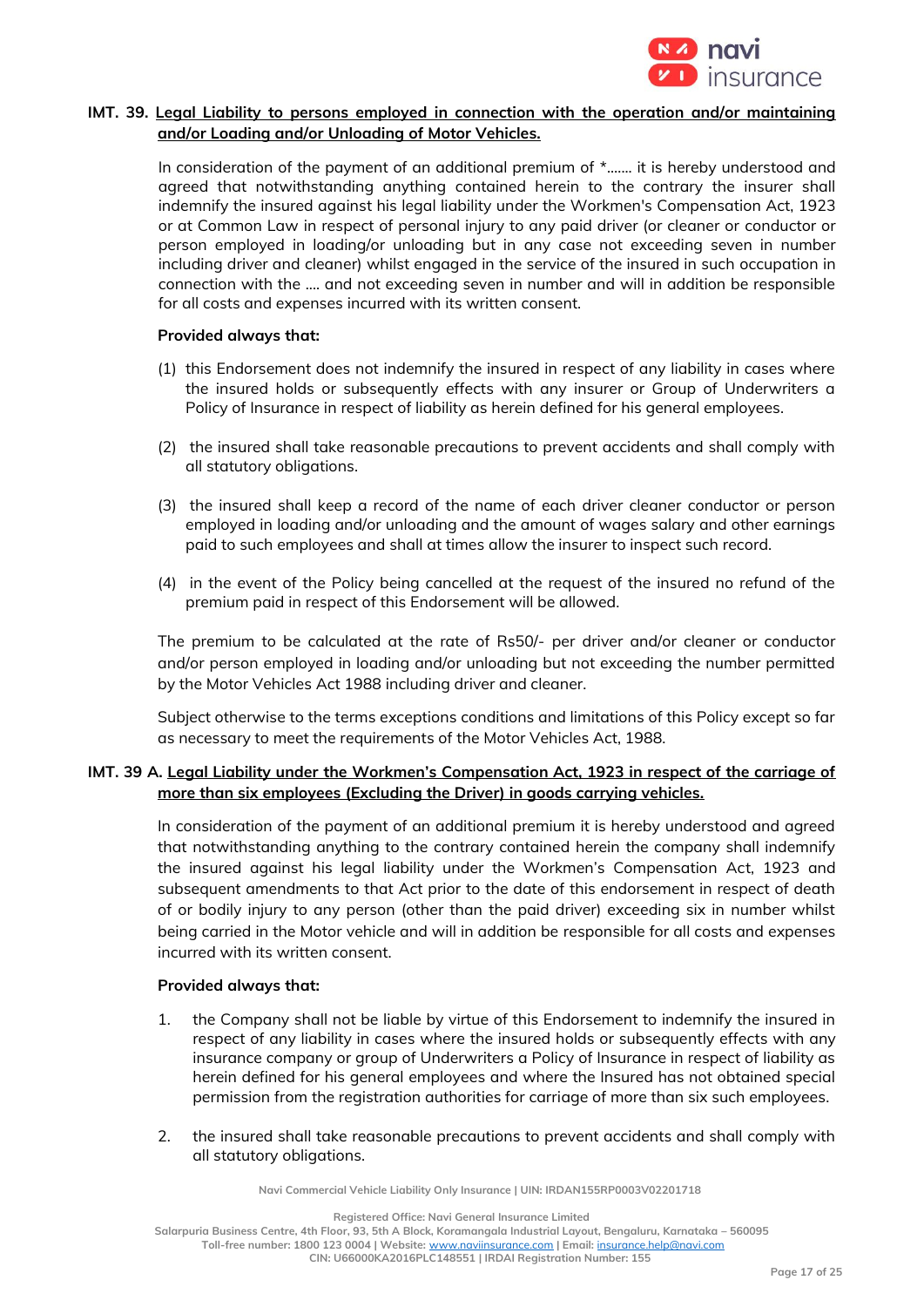

- 3. the insured shall keep a record of the name of each person employed in connection with the loading and unloading of the vehicles and the amount of wages salary and other earnings paid to such employees and shall at all times allow the Insurer to inspect such record.
- 4. in the event of the Policy being cancelled at the request of the insured no refund of the premium paid in respect of this Endorsement will be allowed.

Subject otherwise to the terms exceptions, conditions and limitations of this Policy.

## **IMT. 40 Legal Liability to paid driver and/or Conductor and/or cleaner employed in connection with the operation of Motor vehicle.**

In consideration of the payment of an additional premium it is hereby understood and agreed that notwithstanding anything contained herein to the contrary the insurer shall indemnify insured against his legal liability under the **Workmen's Compensation Act, 1923 and subsequent amendments of that Act prior to the date of this endorsement, the Fatal Accidents Act, 1855 or at Common Law** in respect of personal injury to any paid driver and/or conductor and/or cleaner whilst engaged in the service of the insured in such occupation in connection with the vehicle insured and will in addition be responsible for all costs and expenses incurred with its written consent.

The premium to be calculated and paid while taking insurance of the vehicle concurred at the rate of Rs. 50/- per driver and/or conductor and/or cleaner.

#### **Provided always that:**

- (1) this Endorsement does not indemnify the insured in respect of any liability in cases where the insured holds or subsequently effects with any insurer or Group of Underwriters a Policy of Insurance in respect of liability as herein defined for his general employees.
- (2) the insured shall take reasonable precautions to prevent accidents and shall comply with all statutory obligations.
- (3) the insured shall keep a record of the name of each driver cleaner conductor or person employed in loading and/or unloading and the amount of wages salary and other earnings paid to such employees and shall at all times allow the insurer to inspect such record.
- (4) In the event of the Policy being cancelled at the request of the insured no refund of the premium paid in respect of this Endorsement will be allowed.

## **IMT.42 Private Carriers (Goods Carrying Commercial Vehicles Only)**

Notwithstanding anything to the contrary contained herein it is hereby understood and agreed that the insurer shall not be liable for any loss or damage to the vehicle insured and/or for any third-party liability in respect thereof if at the time of accident, the vehicle insured under this policy is carrying goods not belonging to the insured

Subject otherwise to the terms conditions limitations and exceptions of this policy.

**Registered Office: Navi General Insurance Limited**

**Salarpuria Business Centre, 4th Floor, 93, 5th A Block, Koramangala Industrial Layout, Bengaluru, Karnataka – 560095**

**Toll-free number: 1800 123 0004 | Website:** [www.naviinsurance.com](http://www.naviinsurance.com/) **| Email:** [insurance.help@navi.com](mailto:insurance.help@navi.com)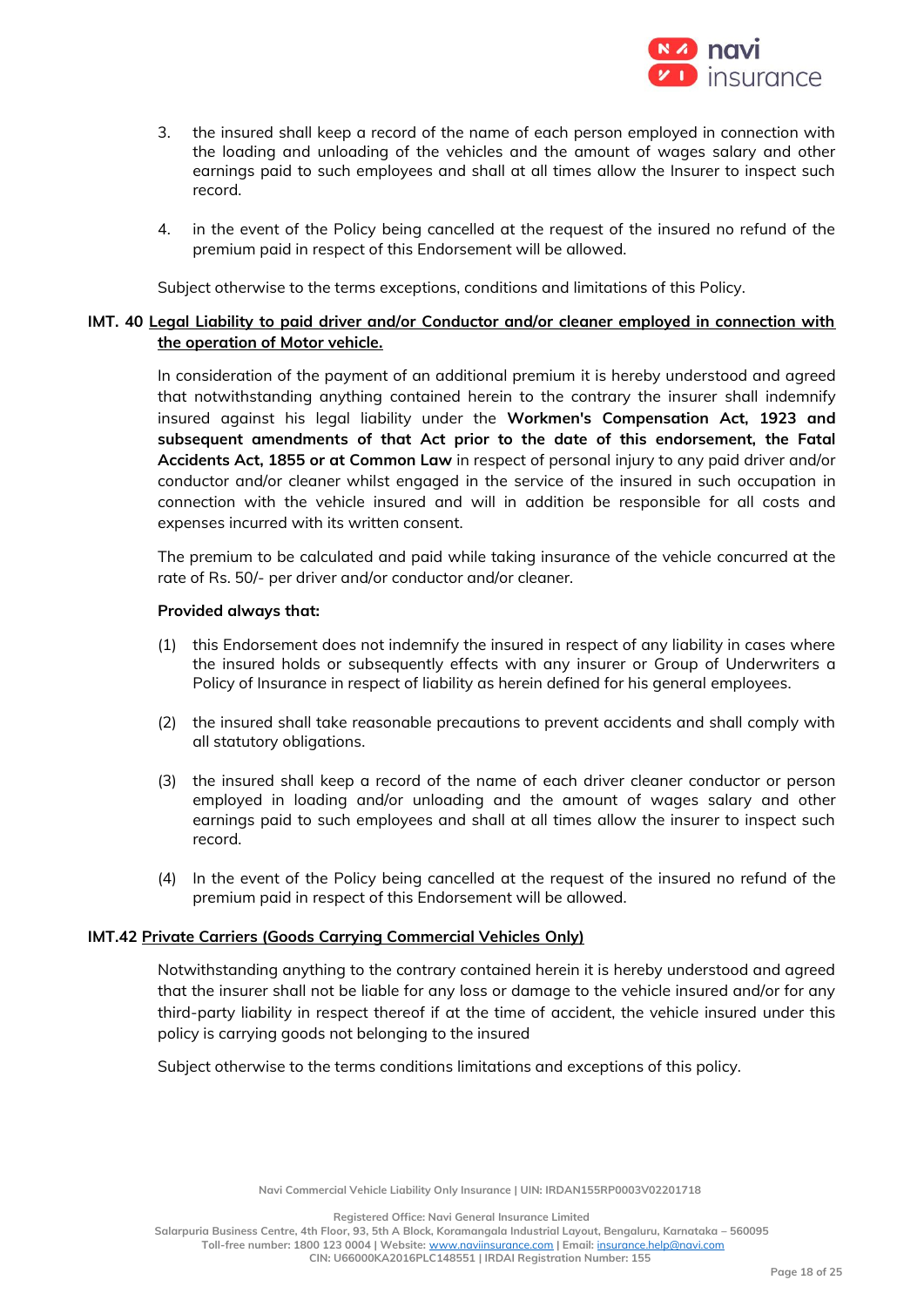

## **IMT.44 Indemnity to Hirer - Package Policy - Negligence of the Owner or Hirer.**

It is hereby declared and agreed that in consideration of payment of an additional premium of Rs……. the Insurer will indemnify any hirer of the Vehicle insured against loss, damage and liability as defined in this Policy arising in connection with the Vehicle insured while let on hire.

Provided that any such hirer shall as though he/she were the insured observe fulfill and be subject to the terms, exceptions, conditions and limitations of this policy in so far as they apply.

#### **IMT.45 Indemnity to Hirer - Liability Only Policy -- Negligence of the Owner or Hirer.**

#### **Negligence of the Hirer**

It is hereby declared and agreed that in consideration of payment of an additional premium of Rs……the Insurer will indemnify any hirer of the Motor Vehicle against liability as defined in this Policy arising in connection with the Motor Vehicle while let on hire.

Provided that any such hirer shall as though he were the Insured observe fulfill and be subject to the terms, exceptions, conditions and limitations of this Policy in so far as they apply.

# **IMT.46 Legal Liability to passengers excluding liability for accidents to employees of the Insured arising out of and in course of their employment (Applicable to Ambulance/Hearses under class D of Commercial vehicles and to Motor Trade vehicles)**

In consideration of an additional premium of Rs……. and subject otherwise to the terms exceptions conditions and limitations of this Policy the insurer will indemnify the insured against liability at law for compensation (including legal costs of any claimant) for death of or bodily injury to any person other than a person excluded under general exception being carried in or upon or entering or mounting or alighting from the vehicle insured.

Provided always that in the event of an accident occurring whilst the vehicle insured is carrying more than the number of persons mentioned in the Schedule hereto as being the licensed carrying capacity of that vehicle in addition to the conductor if any then the insured shall repay to the insurer ratable proportion of the total amount which would be payable by the insurer by reason of this endorsement if not more than the said number of persons were carried in the vehicle insured.

Provided further that in computing the number of persons for the purpose of this endorsement any 3 children not exceeding 15 years of age will be reckoned as two persons and any children in arms not exceeding 3 years of age will be disregarded.

Provided further that in the event of Policy being cancelled at the request of the insured no refund of premium paid in respect of this endorsement will be allowed.

Subject otherwise to the terms exceptions conditions and limitations of this policy.

#### **IMT.47 Mobile Cranes/Drilling Rigs/ Mobile Plants/Excavators/ Navies/ Shovels/ Grabs/ Rippers.**

It is hereby declared and agreed notwithstanding anything to the contrary contained in this Policy that in respect of the vehicle insured the Insurer shall be under no liability-

Under Section II except so far as is necessary to meet the requirements of the Motor Vehicles Act, 1988, in respect of liability incurred by the insured arising out of the operation as a tool of such vehicle or of plant forming part of such vehicle or attached thereto.

**Navi Commercial Vehicle Liability Only Insurance | UIN: IRDAN155RP0003V02201718**

**Registered Office: Navi General Insurance Limited**

**Salarpuria Business Centre, 4th Floor, 93, 5th A Block, Koramangala Industrial Layout, Bengaluru, Karnataka – 560095**

**Toll-free number: 1800 123 0004 | Website:** [www.naviinsurance.com](http://www.naviinsurance.com/) **| Email:** [insurance.help@navi.com](mailto:insurance.help@navi.com)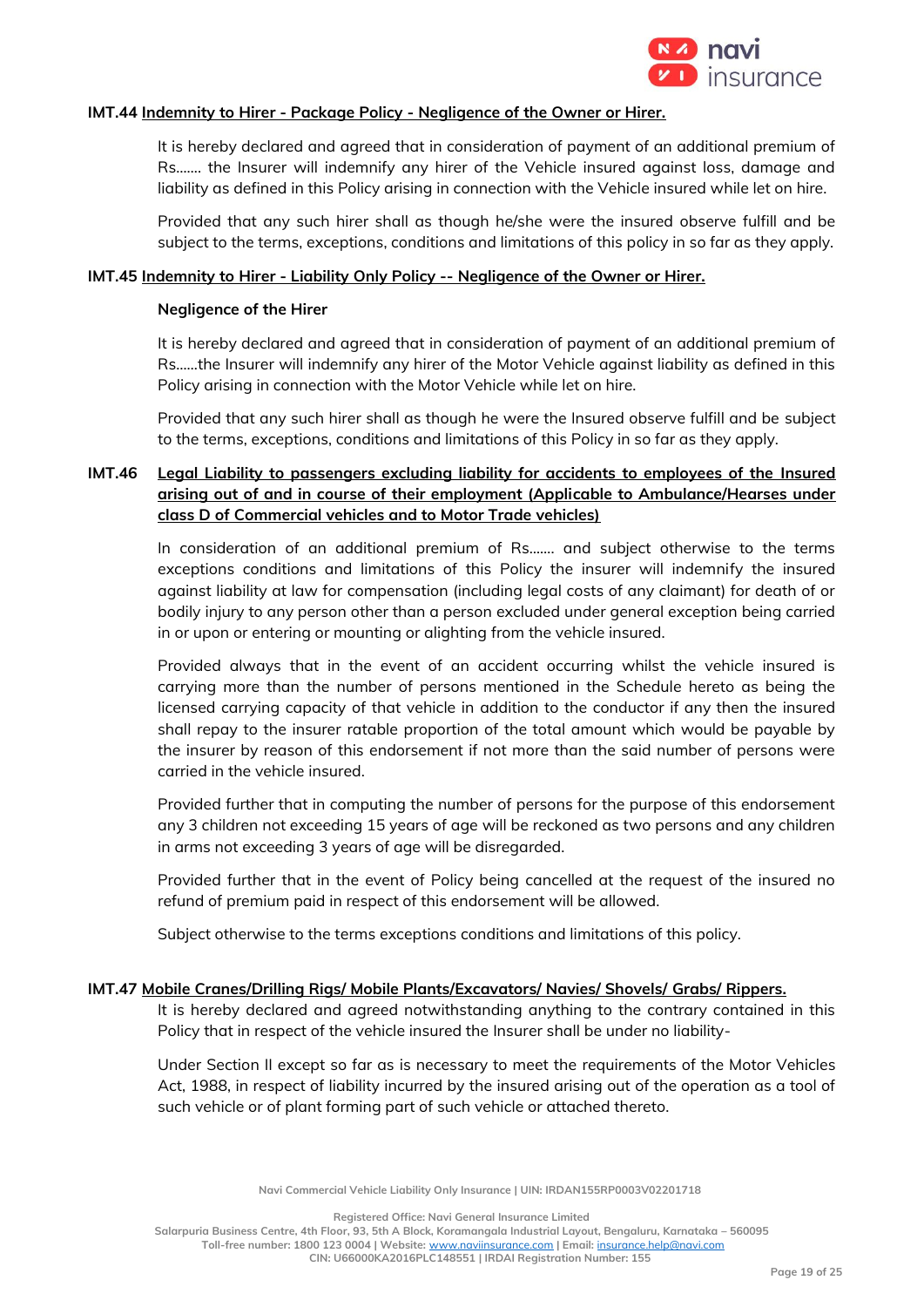

# **IMT.48 Agricultural and Forestry Vehicles And Other Miscellaneous vehicles with Trailers attached - Extended Cover**

It is hereby declared and agreed that in consideration of an additional premium of Rs……. the indemnity provided by this Policy shall apply in respect of any trailer (including Agricultural Implements such as Ploughs, Harrows and the like) described in the under noted Schedule of trailers as though it were a vehicle described in the Schedule and had set against it in the Schedule the value set against it in the under noted Schedule of trailers.

Provided that the Insurer shall be under no liability under Section I of the Policy in respect of breakage of any part of the agricultural trailer or implements caused by ground obstructions.

# **IMT.49 Exclusion of Liability to the Public Working Risk (Except as required by the Motor Vehicle Act, 1988)**

It is hereby declared and agreed that except so far as is necessary to meet the requirements of the Motor Vehicles Act, 1988, the Insurer shall be under no liability under Section II of this Policy in respect of liability incurred by the Insured arising out of the operation as a tool of the Motor Vehicle or of plant forming part of the Motor Vehicle or attached thereto.

## **IMT.50 Cinema Film Recording and Publicity Vans**

It is hereby understood and agreed that notwithstanding anything to the contrary contained in this Policy, the insurer shall be under no liability in respect of loss or damage to cinematic photographic or sound equipment costumes or any other technical property fixtures and fittings on the Motor Vehicle, unless they are firmly and permanently fixed to the body of the vehicle and are not detachable from time to time.

# **IMT.51 Mobile Shops /Canteens and Mobile Surgeries/ Dispensaries**

It is hereby understood and agreed that notwithstanding anything to the contrary contained in this Policy the insurer shall be under no liability in respect of

- (a) death of or bodily injury to or illness of any person caused by or through or in connection with or arising from
	- (i) poisoning of any kind or foreign or deleterious matter in food or drink
	- (ii) anything harmful in the condition of any goods supplied at or from the motor vehicle or the defective condition of the container of such goods
	- (iii) anything harmful in the condition of any goods supplied at or from the motor vehicle or defective in any treatment given at or from the motor vehicle

## **IMT. 52 Exclusion of damage while in use as a Tool of Trade**

It is hereby declared and agreed that except so far as is necessary to meet the requirements of the Motor Vehicles Act, 1988 the insurer shall be under no liability under Section II of this Policy in respect of liability incurred by the insured arising out of the operation as a tool of the motor vehicle or of plant forming part of the vehicle insured or attached thereto.

#### **IMT.53 Specified Attachments (Special Type Vehicles)**

It is hereby declared and agreed that while any attachment in the under noted "Schedule of attachments" is attached to the Motor Vehicle or is detached and out of use the indemnity provided by this Policy shall apply in respect of any such attachment as though it were the

**Navi Commercial Vehicle Liability Only Insurance | UIN: IRDAN155RP0003V02201718**

**Registered Office: Navi General Insurance Limited**

**Salarpuria Business Centre, 4th Floor, 93, 5th A Block, Koramangala Industrial Layout, Bengaluru, Karnataka – 560095**

**Toll-free number: 1800 123 0004 | Website:** [www.naviinsurance.com](http://www.naviinsurance.com/) **| Email:** [insurance.help@navi.com](mailto:insurance.help@navi.com)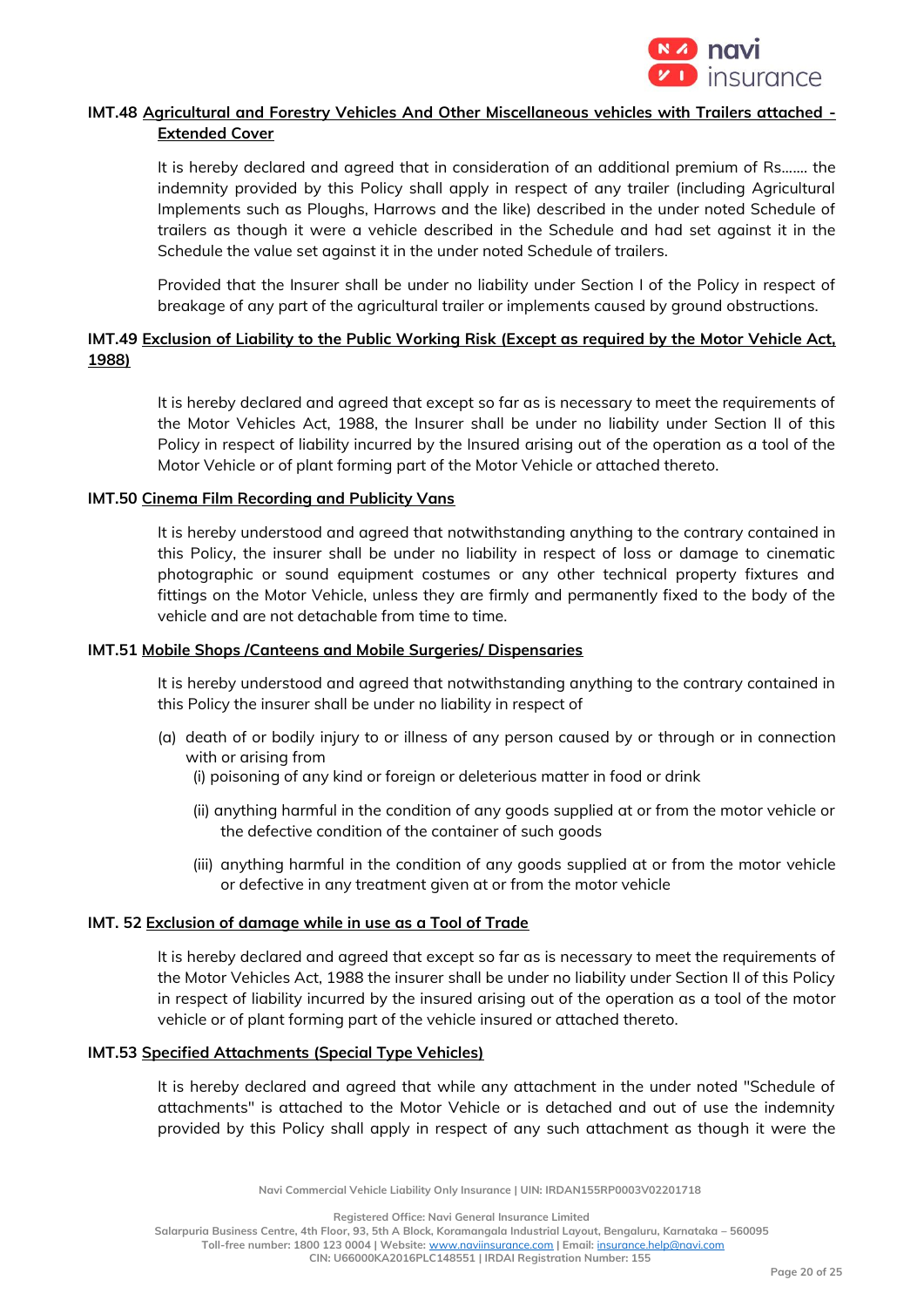

Motor Vehicle and had set against it in the Schedule the value set against it in the under noted "Schedule of Attachments"**.**

# **IMT.54 Mobile Plant-Inclusion of Liability to the Public Working Risk Where Tool of Trade is used only for work performed in or upon the Vehicle or Trailer.**

It is hereby declared and agreed that except so far as is necessary to meet the requirements of the Motor Vehicles Act, 1988, the Insurer shall be under no liability under Section II of this Policy in respect of liability arising out of:

- (a) the explosion of any vessel under pressure being part of plant attached to or forming part of the Motor Vehicle.
- (b) the operation other than in or upon the Motor Vehicle forming part of or attached to
- (c) the Motor Vehicle.

## **IMT.55 Mobile Plant - Inclusion of Liability to the Public Working Risk**

It is hereby understood and agreed that notwithstanding anything to the contrary contained in this Policy the insurer shall be under no liability under Section II in respect of

- (a) death injury or damage caused by or resulting from
	- (i) subsidence flooding or water pollution.
	- (ii) damage to pipes or cables arising out of the operation as a tool of the vehicle insured or of any plant forming part of vehicle insured or attached thereto.
- (b) damage to property resulting from the manufacture construction alteration repair or treatment of such property by the insured.
- (c) death injury or damage caused by or through property on which the insured has carried out any process of manufacture, construction alteration or repair or treatment.

It is further understood and agreed that except so far as is necessary to meet the requirements of the Motor Vehicles Act 1988, the insurer shall be under no liability under Section II of this Policy in respect of liability incurred by the insured arising out of the explosion of any vessel under pressure being part of plant attached to or forming part of the vehicle insured.

## **Grievance Redressal Procedure:**

At Navi General Insurance, we want your relationship with insurance to soar beyond what you've experienced yet. To understand, appreciate, and enjoy insurance—we're here for you. You can connect with us on the following channels.

- **a.** Call us on our Toll Free 1800 123 0004 for any queries that you may have!
- **b.** Email your queries to [insurance.help@navi.com](mailto:insurance.help@navi.com).
- **c.** For Senior Citizens, we have a special cell and Our Senior Citizen customers can email us at [seniorcare@navi.com](mailto:seniorcare@navi.com) for priority resolution
- **d.** Visit our website [www.naviinsurance.com](http://www.naviinsurance.com/) to register & track your queries.
- **e.** Please walk in to any of our branches or partner locations.
- **f.** You can also dispatch your letters to us at:

Navi General Insurance Limited

Corporate Office: Salarpuria Business Centre,

4th B Cross Road, 5th Block,

**Navi Commercial Vehicle Liability Only Insurance | UIN: IRDAN155RP0003V02201718**

**Registered Office: Navi General Insurance Limited**

**Salarpuria Business Centre, 4th Floor, 93, 5th A Block, Koramangala Industrial Layout, Bengaluru, Karnataka – 560095**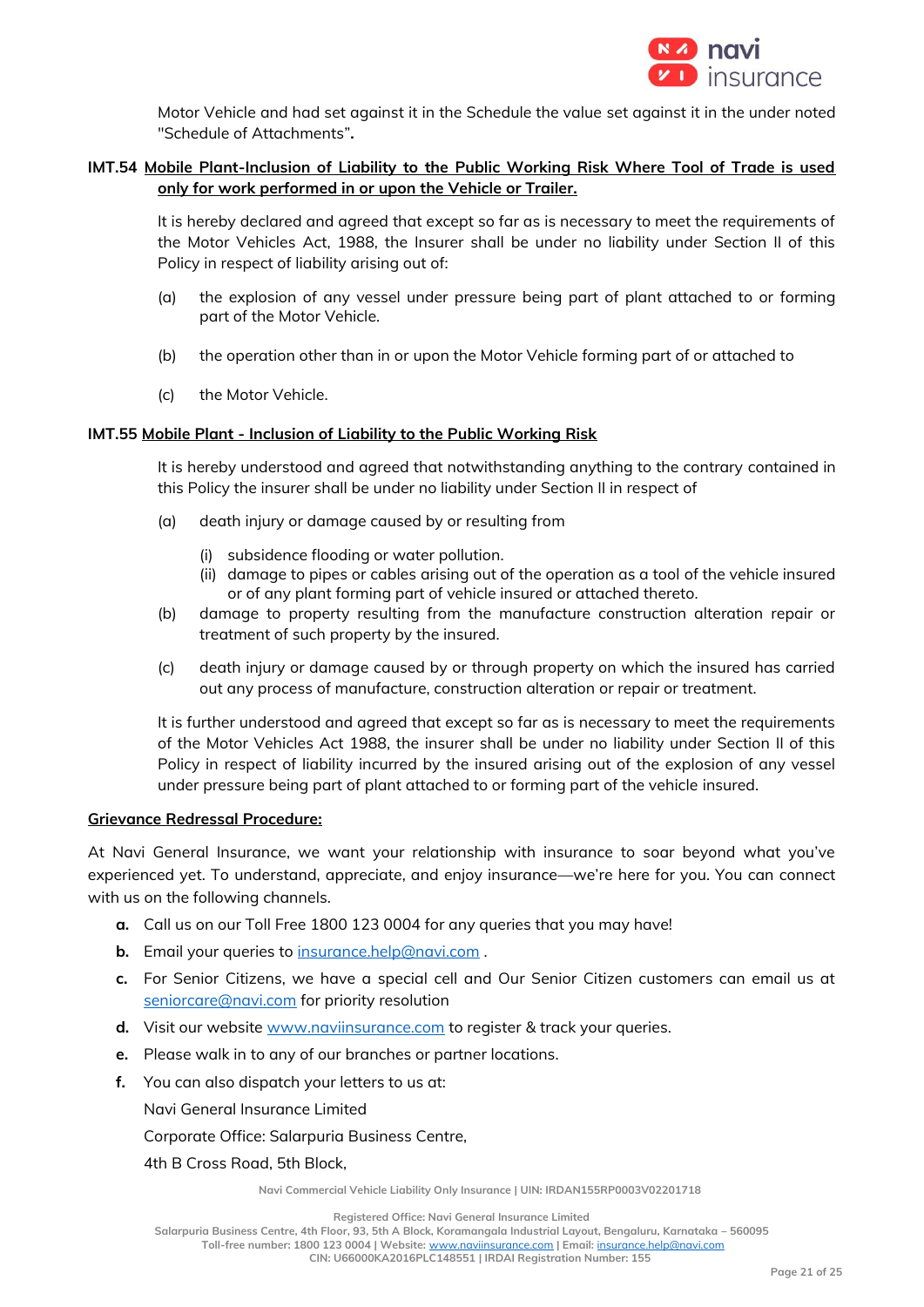

Koramangala Industrial Layout,

Bengaluru, Karnataka – 560095

We request you to please mention your complete details: Full Name, Policy Number and Contact Details in all your communications, to enable our customer experience expert to connect with you and provide you with the quickest possible solution.

We'll make sure to acknowledge your service request within 3 working days—and try and resolve it to your satisfaction within 15 working days. That's a promise!

# **Escalation**

**Level 1**: While we attempt to give you best-in-class and prompt resolution for any concerns—sometimes it may not be perfect. If you felt that you weren't offered a perfect resolution, please feel free to share your feedback to our Customer Experience team [at Manager.CustomerExperience@navi.com.](mailto:at%20Manager.CustomerExperience@navi.com)

## **Level 2:**

If you still are not happy about the resolution provided, then you may please write to our Head Customer Experience and Redressal Manager at [Head.CustomerExperience@navi.com.](mailto:Head.CustomerExperience@navi.com.) 

If your concern remains unresolved after having followed the above escalation procedure, then you may please approach the Insurance Ombudsman for Redressal. To know who your Insurance Ombudsman is—simply refer to the list below/overleaf.

Contact details of Insurance Ombudsman are available at our website [www.naviinsurance.com](http://www.naviinsurance.com/)

OMBUDSMAN AND ADDRESSES: Refer the below link

<http://ecoi.co.in/ombudsman.html>

## **NAMES OF OMBUDSMAN AND ADDRESSES OF OMBUDSMAN CENTRES**

| <b>S. No.</b> | <b>Contact Details</b>                 | <b>Jurisdiction of Office</b>                   |
|---------------|----------------------------------------|-------------------------------------------------|
| 1.            | <b>AHMEDABAD</b>                       |                                                 |
|               | Office of the Insurance Ombudsman,     | State of Gujarat and Union Territories of Dadra |
|               | Jeevan Prakash Building, 6th Floor,    | & Nagar Haveli and Daman and Diu                |
|               | Tilak Marg, Relief Road,               |                                                 |
|               | Ahmedabad - 380 001.                   |                                                 |
|               | Tel.: 079 - 25501201/02/05/06          |                                                 |
|               | Email: bimalokpal.ahmedabad@ecoi.co.in |                                                 |
| 2.            | <b>BENGALURU</b>                       |                                                 |
|               | Office of the Insurance Ombudsman,     | Karnataka                                       |
|               | Jeevan Soudha Building,                |                                                 |
|               | PID No. 57-27-N-19,                    |                                                 |
|               | Ground Floor, 19/19, 24th Main Road,   |                                                 |
|               | JP Nagar, 1st Phase,                   |                                                 |
|               | Bengaluru - 560 078.                   |                                                 |
|               | Tel.: 080 - 26652048 / 26652049        |                                                 |
|               | Email: bimalokpal.bengaluru@ecoi.co.in |                                                 |

**Navi Commercial Vehicle Liability Only Insurance | UIN: IRDAN155RP0003V02201718**

**Registered Office: Navi General Insurance Limited**

**Salarpuria Business Centre, 4th Floor, 93, 5th A Block, Koramangala Industrial Layout, Bengaluru, Karnataka – 560095**

**Toll-free number: 1800 123 0004 | Website:** [www.naviinsurance.com](http://www.naviinsurance.com/) **| Email:** [insurance.help@navi.com](mailto:insurance.help@navi.com) **CIN: U66000KA2016PLC148551 | IRDAI Registration Number: 155**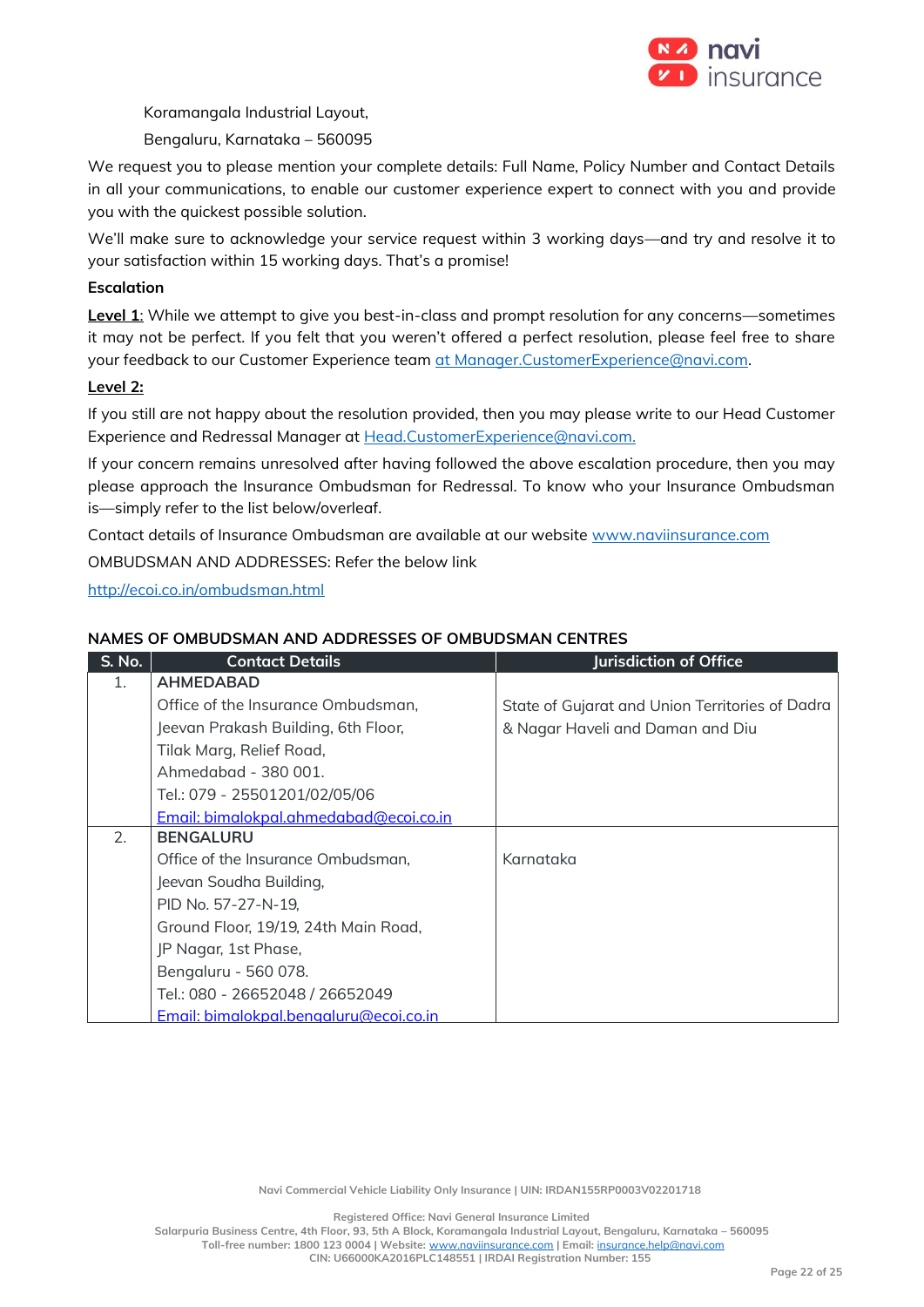

| 3. | <b>BHOPAL</b>                            |                                               |
|----|------------------------------------------|-----------------------------------------------|
|    | Office of the Insurance Ombudsman,       | States of Madhya Pradesh and Chattisgarh      |
|    | Janak Vihar Complex, 2nd Floor,          |                                               |
|    | 6, Malviya Nagar, Opp. Airtel Office,    |                                               |
|    | Near New Market, Bhopal - 462 003.       |                                               |
|    | Tel.: 0755 - 2769201 / 2769202           |                                               |
|    | Fax: 0755 - 2769203                      |                                               |
|    | Email: bimalokpal.bhopal@ecoi.co.in      |                                               |
| 4. | <b>BHUBANESHWAR</b>                      |                                               |
|    | Officeof the Insurance Ombudsman,        | State of Orissa                               |
|    | 62, Forest Park, Bhubneshwar - 751 009.  |                                               |
|    | Tel.: 0674 - 2596461 / 2596455           |                                               |
|    | Fax: 0674 - 2596429                      |                                               |
|    | Email: bimalokpal.bhubaneswar@ecoi.co.in |                                               |
| 5. | <b>CHANDIGARH</b>                        |                                               |
|    | Office of the Insurance Ombudsman,       | States of Punjab, Haryana, Himachal           |
|    | S.C.O. No. 101, 102 & 103, 2nd Floor,    | Pradesh, Jammu & Kashmir and Union            |
|    | Batra Building, Sector 17 - D,           | territory of Chandigarh                       |
|    | Chandigarh - 160 017.                    |                                               |
|    | Tel.: 0172 - 2706196 / 2706468           |                                               |
|    | Fax: 0172 - 2708274                      |                                               |
|    | Email: bimalokpal.chandigarh@ecoi.co.in  |                                               |
| 6. | <b>CHENNAI</b>                           |                                               |
|    | Office of the Insurance Ombudsman,       | State of Tamil Nadu and Union Territories -   |
|    | Fatima Akhtar Court, 4th Floor, 453,     | Pondicherry Town and Karaikal (which are part |
|    | Anna Salai, Teynampet,                   | of Union Territory of Pondicherry)            |
|    | Chennai - 600 018.                       |                                               |
|    | Tel.: 044 - 24333668 / 24335284          |                                               |
|    | Fax: 044 - 24333664                      |                                               |
|    | Email: bimalokpal.chennai@ecoi.co.in     |                                               |
| 7. | <b>DELHI</b>                             |                                               |
|    | Office of the Insurance Ombudsman,       | State of Delhi                                |
|    | 2/2 A, Universal Insurance Building,     |                                               |
|    | Asaf Ali Road, New Delhi - 110 002.      |                                               |
|    | Tel.: 011 - 23232481 / 23213504          |                                               |
|    | Fax: 011 - 23230858                      |                                               |
|    | Email: bimalokpal.delhi@ecoi.co.in       |                                               |
| 8. | <b>GUWAHATI</b>                          |                                               |
|    | Office of the Insurance Ombudsman,       | States of Assam, Meghalaya, Manipur,          |
|    | Jeevan Nivesh, 5th Floor,                | Mizoram, Arunachal Pradesh, Nagaland and      |
|    | Nr. Panbazar Over Bridge, S.S. Road,     | Tripura                                       |
|    | Guwahati - 781001 (ASSAM).               |                                               |
|    | Tel.: 0361 - 2132204 / 2132205           |                                               |
|    | Fax: 0361 - 2732937                      |                                               |
|    | Email: bimalokpal.quwahati@ecoi.co.in    |                                               |

**Registered Office: Navi General Insurance Limited**

**Salarpuria Business Centre, 4th Floor, 93, 5th A Block, Koramangala Industrial Layout, Bengaluru, Karnataka – 560095**

**Toll-free number: 1800 123 0004 | Website:** [www.naviinsurance.com](http://www.naviinsurance.com/) **| Email:** [insurance.help@navi.com](mailto:insurance.help@navi.com)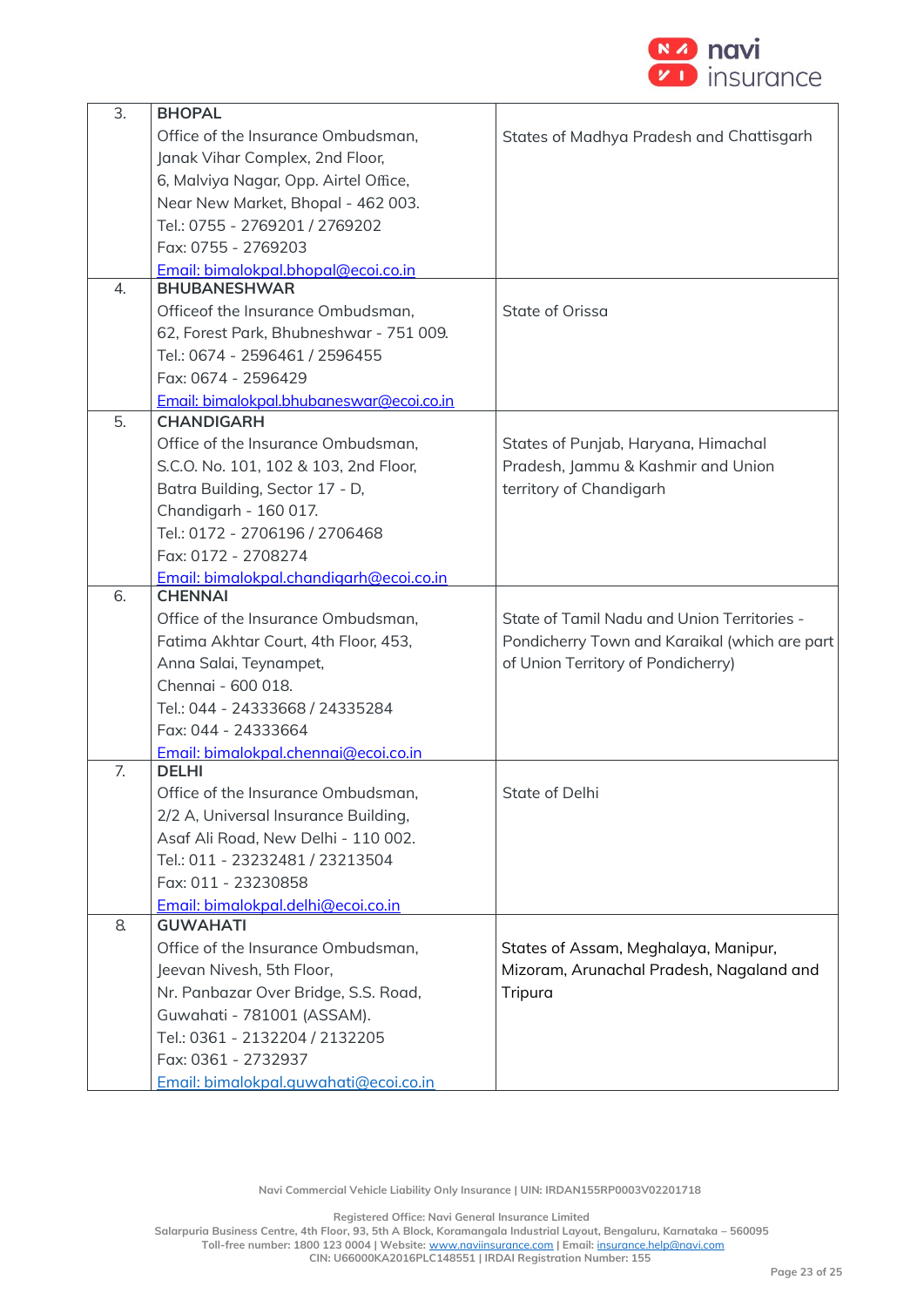

| 9.  | <b>HYDERABAD</b>                       |                                                |
|-----|----------------------------------------|------------------------------------------------|
|     | Office of the Insurance Ombudsman,     | States of Andhra Pradesh, Telangana and        |
|     | 6-2-46, 1st floor, "Moin Court",       | Union Territory of Yanam - a part of the Union |
|     | Lane Opp. Saleem Function Palace,      | Territory of Pondicherry                       |
|     | A. C. Guards, Lakdi-Ka-Pool,           |                                                |
|     | Hyderabad - 500 004.                   |                                                |
|     | Tel.: 040 - 65504123 / 23312122        |                                                |
|     | Fax: 040 - 23376599                    |                                                |
|     | Email: bimalokpal.hyderabad@ecoi.co.in |                                                |
| 10. | <b>JAIPUR</b>                          |                                                |
|     | Office of the Insurance Ombudsman,     | State of Rajasthan                             |
|     | Jeevan Nidhi - Il Bldg., Gr. Floor,    |                                                |
|     | Bhawani Singh Marg, Jaipur - 302 005.  |                                                |
|     | Tel.: 0141 - 2740363                   |                                                |
|     | Email: bimalokpal.jaipur@ecoi.co.in    |                                                |
| 11. | <b>ERNAKULAM</b>                       |                                                |
|     | Office of the Insurance Ombudsman,     | Kerala, Lakshadweep, Mahe-a part of            |
|     | 2nd Floor, Pulinat Bldg.,              | Pondicherry                                    |
|     | Opp. Cochin Shipyard, M. G. Road,      |                                                |
|     | Ernakulam - 682 015.                   |                                                |
|     | Tel.: 0484 - 2358759 / 2359338         |                                                |
|     | Fax: 0484 - 2359336                    |                                                |
|     | Email: bimalokpal.ernakulam@ecoi.co.in |                                                |
| 12  | <b>KOLKATA</b>                         |                                                |
|     | Office of the Insurance Ombudsman,     | States of West Bengal, Sikkim and Union        |
|     | Hindustan Bldg. Annexe, 4th Floor,     | Territories of Andaman and Nicobar Islands     |
|     | 4, C.R. Avenue, Kolkata - 700 072.     |                                                |
|     | Tel.: 033 - 22124339 / 22124340        |                                                |
|     | Fax: 033 - 22124341                    |                                                |
|     | Email: bimalokpal.kolkata@ecoi.co.in   |                                                |
| 13. | LUCKNOW                                |                                                |
|     | Office of the Insurance Ombudsman,     | District of Uttar Pradesh: Lalitpur, Jhansi,   |
|     | 6th Floor, Jeevan Bhawan,              | Mahoba, Hamirpur, Banda, Chitrakoot,           |
|     | Phase-II, Nawal Kishore Road,          | Allahabad, Mirzapur, Sonbhabdra, Fatehpur,     |
|     | Hazratganj, Lucknow - 226 001.         | Pratapgarh, Jaunpur, Varansi, Gazipur, Jalaun, |
|     | Tel.: 0522 - 2231330 / 2231331         | Kanpur, Lucknow, Unnao, Sitapur, Lakhimpur,    |
|     | Fax: 0522 - 2231310                    | Bahraich, Barabanki, Raebareli, Sravasti,      |
|     | Email: bimalokpal.lucknow@ecoi.co.in   | Gonda, Faizabad, Amethi, Kaushambi,            |
|     |                                        | Balrampur, Basti, Ambedkarnagar, Sulanpur,     |
|     |                                        | Maharajganj, Santkabirnagar, Azamgarh,         |
|     |                                        | Kaushinagar, Gorkhpur, Deoria, Mau,            |
|     |                                        | Chandauli, Ballia, Sidharathnagar              |

**Navi Commercial Vehicle Liability Only Insurance | UIN: IRDAN155RP0003V02201718**

**Registered Office: Navi General Insurance Limited**

**Salarpuria Business Centre, 4th Floor, 93, 5th A Block, Koramangala Industrial Layout, Bengaluru, Karnataka – 560095**

**Toll-free number: 1800 123 0004 | Website:** [www.naviinsurance.com](http://www.naviinsurance.com/) **| Email:** [insurance.help@navi.com](mailto:insurance.help@navi.com)